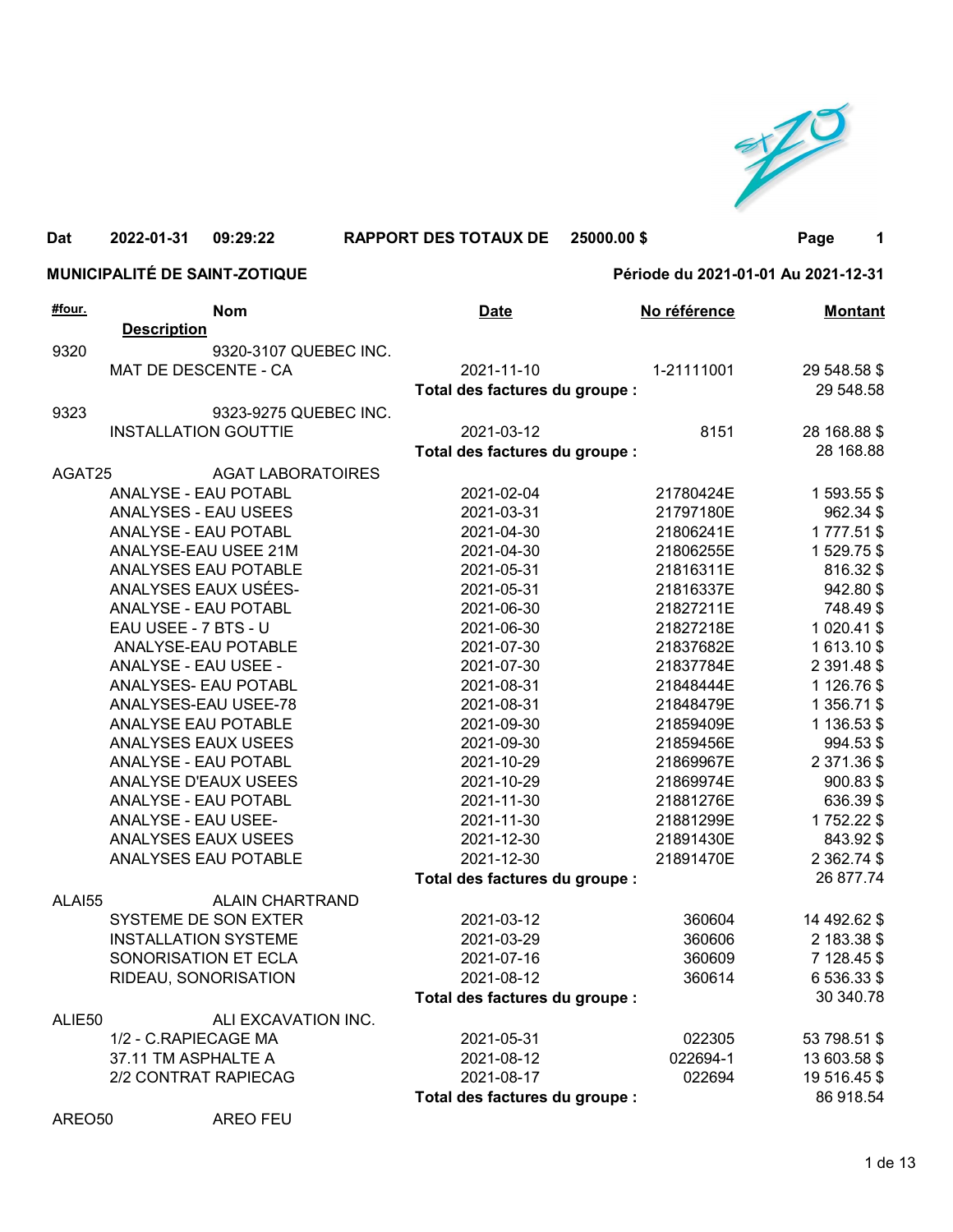| #four. | <b>Nom</b>                  | <b>Date</b>                    | No référence | <b>Montant</b>   |
|--------|-----------------------------|--------------------------------|--------------|------------------|
|        | <b>Description</b>          |                                |              |                  |
|        | REP.CHUTE D'EAU - AUT       | 2021-02-11                     | F0027976     | 2 067.58 \$      |
|        | <b>CHANGER LUMIERES DE</b>  | 2021-02-11                     | F0027979     | 1 087.22 \$      |
|        | <b>LAMPES SURVIVORS - I</b> | 2021-02-19                     | F0028195     | 903.98 \$        |
|        | 10 TUYAUX ROUGE - I         | 2021-03-29                     | F0029139     | 4759.97\$        |
|        | 5 HABITS COMBATS- IN        | 2021-09-21                     | F0033149     | 16 765.66 \$     |
|        | TEST ANNUEL POMPE #2        | 2021-09-29                     | F0033374     | 2 118.12 \$      |
|        | INSP ANNUELLE ET REP        | 2021-11-15                     | F0034518     | 2 320.67 \$      |
|        |                             | Total des factures du groupe : |              | 30 023.20        |
| ATMO50 | ATMOSPHARE INC.             |                                |              |                  |
|        | MODULE DE JEU PCE PR        | 2021-03-31                     | 2142         | 22 048.76 \$     |
|        | <b>INSTALLATION - MODUL</b> | 2021-05-20                     | 2218         | 4 969.44 \$      |
|        |                             | Total des factures du groupe : |              | 27 018.20        |
| BBAI50 | <b>BBA INC.</b>             |                                |              |                  |
|        | 45HRES-DEMANDE DE CA        | 2021-02-23                     | 55-INV035686 | 6 895.81 \$      |
|        | 12.50HRES-DEMANDE D         | 2021-03-16                     | 55-INVO36328 | 1836.32\$        |
|        | 29.5 HRES- CONS.GÉNÉ        | 2021-03-26                     | 55-INV036555 | 4 210.38 \$      |
|        | 4HRES-REPONSES AU M         | 2021-05-21                     | 55-INV037639 | 596.64 \$        |
|        | 8HRES - CONSULTATION        | 2021-07-09                     | 55-INV038701 | 1 005.46 \$      |
|        | <b>14HRES CONSULTATION</b>  | 2021-08-18                     | 55-INV039518 | 2 002.29 \$      |
|        | 48% PROG.DE SUIVI FA        | 2021-08-18                     | 55-INV039519 | 17 246.25 \$     |
|        | PROJET #6216009 - 20        | 2021-11-26                     | 55-INV042127 | 2 2 8 9 . 1 5 \$ |
|        |                             | Total des factures du groupe : |              | 36 082.30        |
| BCFA50 | <b>BCF AVOCATS EN</b>       |                                |              |                  |
|        | REGLEMENT FINAL C.S.        | 2021-11-18                     | 2021-11-18   | 500 000.00 \$    |
|        |                             | Total des factures du groupe : |              | 500 000.00       |
| BELA50 | BÉLANGER SAUVÉ              |                                |              |                  |
|        | HONORAIRES PROFESSIO        | 2021-04-20                     | 0000394914   | 25 131.50 \$     |
|        | 36.30 HRES H. PROFES        | 2021-10-20                     | 399752       | 5 801.47 \$      |
|        | HON. PROF. PLAINTE E        | 2021-11-22                     | 0000401918   | 2724.66\$        |
|        |                             | Total des factures du groupe : |              | 33 657.63        |
| CDGU50 | <b>CDGU INGENIERIE</b>      |                                |              |                  |
|        | 90% PRÉP. PLANS ET D        | 2021-05-21                     | 00600617-F01 | 22 454.62 \$     |
|        | 100%- HP.PRÉP. PLANS        | 2021-08-09                     | 600617-F02   | 2494.96\$        |
|        | 244.25HRES-SUIVI MEL        | 2021-08-12                     | 00600612-F13 | 35 764.41 \$     |
|        | 9.25HRES- HP TECHNIC        | 2021-10-28                     | 20211028-F01 | 903.99 \$        |
|        | 331.5HRES-HON. PROF         | 2021-10-29                     | 20211029-F14 | 31 775.64 \$     |
|        |                             | Total des factures du groupe : |              | 93 393.62        |
| CENT71 | <b>CENTRE DE SERVICES</b>   |                                |              |                  |
|        | SAUVEGARDE OUTLOOK          | 2021-01-25                     | 069092       | 787.56 \$        |
|        | <b>INSTALLER 2E ECRAN,</b>  | 2021-02-23                     | 069136       | 873.81 \$        |
|        | SUPPORT A DISTANCE -        | 2021-04-06                     | 069191       | 819.20\$         |
|        | REMPLACER-ORD, DIREC        | 2021-04-06                     | 069192       | 1975.39\$        |
|        | 7.75HRES INSTALLATIO        | 2021-04-06                     | 069193       | 879.78 \$        |
|        | INST. PORTABLE PREV.        | 2021-04-21                     | 069223       | 955.73 \$        |
|        | PHOTOCOPIEUR - PORTA        | 2021-04-21                     | 069224       | 655.36 \$        |
|        | 8.5 HRES - MISE A JO        | 2021-04-21                     | 069225       | 1603.33\$        |
|        | NOUVEAU PORTABLE PRE        | 2021-04-21                     | 069226       | 2 532.99 \$      |
|        | 6.50HRES TRAV. INFOR        | 2021-06-08                     | 069295       |                  |
|        | 1 ORDINATEUR PORTABL        |                                |              | 1 0 29.61 \$     |
|        |                             | 2021-06-08                     | 069296       | 1 609.77 \$      |
|        | 7.75HRES TRAVAUX INF        | 2021-06-08                     | 069297       | 1017.76\$        |
|        | <b>5HRES - PREPARATION</b>  | 2021-07-21                     | 069352       | 574.88 \$        |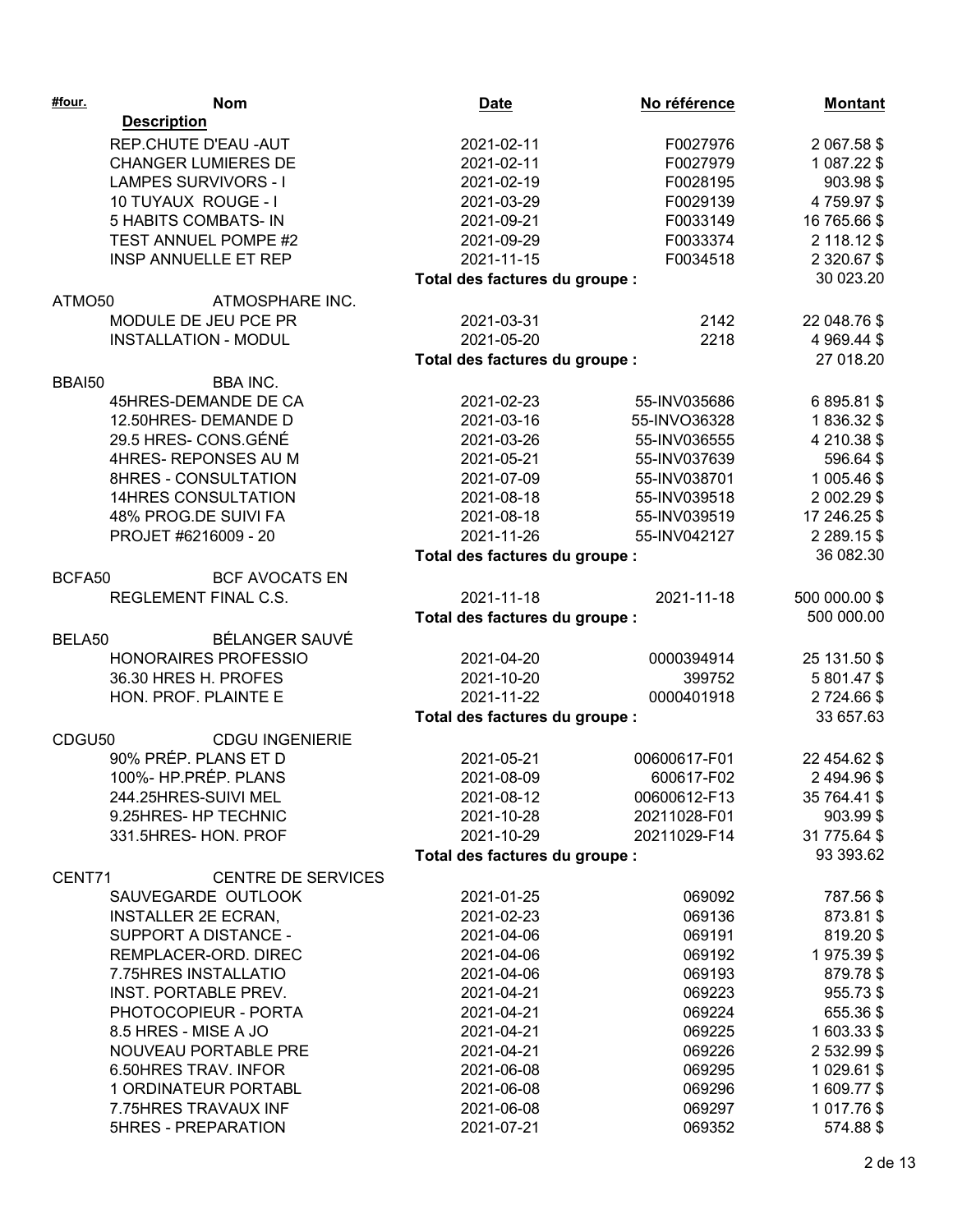| #four. | <b>Nom</b>                  | <b>Date</b>                    | No référence      | <b>Montant</b> |
|--------|-----------------------------|--------------------------------|-------------------|----------------|
|        | <b>Description</b>          |                                |                   |                |
|        | 4.25HRES PREP.NOUV.S        | 2021-07-21                     | 069353            | 809.40 \$      |
|        | 5.25 HRES-REMPLACEM         | 2021-07-21                     | 069355            | 603.62 \$      |
|        | 7.25HRES - REFORMATE        | 2021-07-21                     | 069356            | 1 050.86 \$    |
|        | PROB DE PDF POSTE T         | 2021-07-21                     | 069357            | 803.62 \$      |
|        | NOUVEAU ORDINATEUR -        | 2021-07-21                     | 069358            | 2 090.32 \$    |
|        | 6.75HRES PROBLEME AF        | 2021-08-30                     | 069392            | 935.90 \$      |
|        | <b>INSTALLER 4 NOUVEAUX</b> | 2021-09-20                     | 069409            | 1782.11 \$     |
|        | 28.75HRES - RESEAU          | 2021-09-20                     | 069410            | 3 305.53 \$    |
|        | <b>EQUIPEMENT WIFI - HO</b> | 2021-09-20                     | 069411            | 900.22 \$      |
|        | EQUIPEMENT RESEAU N         | 2021-10-14                     | 069450            | 1 412.62 \$    |
|        | NOUVEAU PORTABLE - D        | 2021-10-14                     | 069451            | 1 264.84 \$    |
|        | 4.25 HRES - REMPLACE        | 2021-10-14                     | 069454            | 889.91 \$      |
|        | <b>CABLE THUNDERBOLT-LG</b> | 2021-10-14                     | 069455            | 905.99 \$      |
|        | 11.50HRES TRAVAUX E         | 2021-10-14                     | 069456            | 1 322.21 \$    |
|        | DEPLACEMENT DES POST        | 2021-10-14                     | 069457            | 1 370.46 \$    |
|        | <b>3HRES - PORTABLE ECR</b> | 2021-10-14                     | 069470            | 3 107.08 \$    |
|        | COMPOSANTES RESEAU N        | 2021-11-15                     | 069503            | 889.32\$       |
|        | 8HRES- TRAV. 10 LICE        | 2021-11-15                     | 069504            | 919.80 \$      |
|        | 5HRES- TRAV. PORTABL        | 2021-11-15                     | 069505            | 574.88 \$      |
|        | 7.25 HRES- CABLAGE D        | 2021-11-17                     | 069508            | 833.57\$       |
|        | 10.5HRES - INSTALLER        | 2021-12-06                     | 069531            | 1 383.15 \$    |
|        | NOUVEAU PORTABLE DG         | 2021-12-06                     | 069532            | 2 217.99 \$    |
|        | CONF. CAMERA - CHROME       | 2021-12-27                     | 069558            | 667.99 \$      |
|        | NOUVEAU PORTABLE -PL        | 2021-12-27                     | 069559            | 2 030.55 \$    |
|        |                             | Total des factures du groupe : |                   | 47 387.11      |
| CIMC50 | <b>CIMCO REFRIGERATION</b>  |                                |                   |                |
|        | 3/5 VERS. CONTRAT SE        | 2021-01-01                     | 90752207          | 731.24 \$      |
|        | 4/5 VERS. C.SERV. PA        | 2021-02-01                     | 90756537          | 731.24 \$      |
|        | 5/5 C.SERV. PATINOIR        | 2021-03-01                     | 90760246          | 731.24 \$      |
|        | <b>COMPRESSEUR BITZER 4</b> | 2021-04-21                     | 90766491          | 17 291.10 \$   |
|        | <b>CONT.SERVICE PAT. RE</b> | 2021-10-18                     | 90789516          | 3 247.84 \$    |
|        | 1/5 CONT. SERVICE PA        | 2021-11-01                     | 90792539          | 618.57 \$      |
|        | REP.COMPRESSEUR #01-        | 2021-11-29                     | 90795663          | 3 358.16 \$    |
|        |                             | Total des factures du groupe : |                   | 26 709.39      |
| CONS51 | <b>CONSTRUCTION SOCAM</b>   |                                |                   |                |
|        | DEC.07-AGRAND.CASERN        | 2021-02-07                     | <b>DEC.07</b>     | 733 919.35 \$  |
|        | DEC.08- DEMO.ANC.CAS        | 2021-03-30                     | DEC-08-01         | 35 861.76 \$   |
|        | DEC. 08- AGRAND.CASE        | 2021-03-31                     | <b>DEC.08</b>     | 516 535.64 \$  |
|        | DEC-09-AGRAND.CASERN        | 2021-04-19                     | <b>DEC-09</b>     | 562 696.04 \$  |
|        | DEC. 09- DEMOLITION         | 2021-04-19                     | DEC.09-DEM        | 64 009.44 \$   |
|        | DEC.10- AGRAND.CASER        | 2021-05-10                     | <b>DEC.10</b>     | 549 224.93 \$  |
|        | DEC.10- DEMOLITION C        | 2021-05-10                     | DEC.10DEMCAS      | 47 083.99 \$   |
|        | <b>ANNULATION FACTURE</b>   | 2021-05-10                     | <b>DEC.10</b>     | -549 224.93 \$ |
|        | DEC.10 AGRAND.CASERN        | 2021-05-10                     | DECO.10           | 501 625.28 \$  |
|        | DEC.11- AGRAND.CASER        | 2021-06-21                     | <b>DEC.11</b>     | 467 458.19 \$  |
|        | DEC.11 - CONST.CENTR        | 2021-06-21                     | DEC11-CFORM       | 59 254.14 \$   |
|        | DEC, 12- AGRAND.CASER       | 2021-06-30                     | <b>DEC.12</b>     | 301 491.90 \$  |
|        | DEC.12 DEMO. CASERNE        | 2021-07-12                     | DEC12DEMCAS       | 87 766.23 \$   |
|        | DEC.13 AGRAND. CASER        | 2021-08-09                     | DEC <sub>13</sub> | 210 353.20 \$  |
|        | DEC.13 TRAVAUX DEMOL        | 2021-08-09                     | DEC13DEMCAS       | 3 207.80 \$    |
|        | DEC.14- AGR. CASERNE        | 2021-09-13                     | DEC14             | 86 783.25 \$   |
|        | DEC.14- DEMOLITION C        | 2021-09-13                     | DEC14DEMCAS       | 46 019.74 \$   |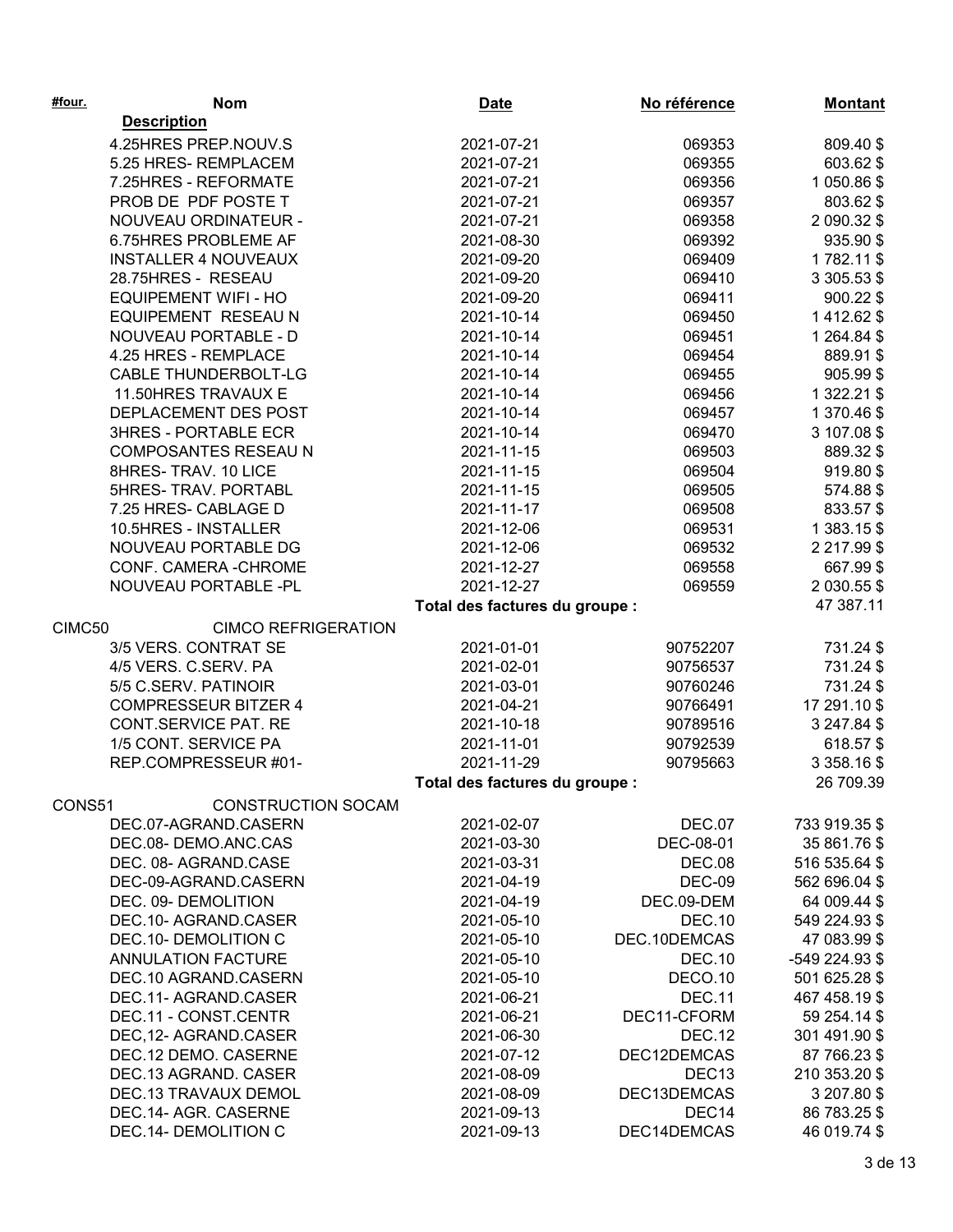| <b>Description</b><br>AGR.CASERNE, ET.ATEL<br>2021-10-20<br><b>DEC.15</b><br>33 308.49 \$<br>DEC. 16- AGRAND.CASE<br><b>DEC.16</b><br>2021-11-18<br>34 372.25 \$<br>3791746.69<br>Total des factures du groupe :<br>CONS65<br>CONSTRUCTION J.P. ROY<br>2021-05-07<br>TRAV.CONS.SERVICES M<br>77516<br>157 255.75 \$<br>DEC.02-TRAV.CONS.SER<br>2021-06-18<br>78351<br>9 090.88 \$<br>8HRES - BRIS AQUEDUC<br>2021-12-06<br>81789<br>8 006.86 \$<br>174 353.49<br>Total des factures du groupe :<br>CONT55<br>CONTENEURS S.E.A.<br><b>5 CONTENEURS - ATELI</b><br>2021-07-23<br>38 487.89 \$<br>14059<br>38 487.89<br>Total des factures du groupe :<br>DASS50<br>DASSYLOI INC.<br>8HRES INSPECTION TEL<br>2021-03-24<br>020258<br>1609.65\$<br><b>INSPECTER COND. PLUV</b><br>2021-04-07<br>020283<br>804.83 \$<br><b>CONT.INSPECTION TELE</b><br>2021-07-02<br>020142<br>51 738.75 \$<br>54 153.23<br>Total des factures du groupe :<br>D.M. AUTOMOBILES INC.<br>DMAU50<br><b>CAMION CHEVROLET SIL</b><br>2021-04-29<br>V2000122-001510<br>35 118.50 \$<br>35 118.50<br>Total des factures du groupe :<br>DUFR45<br><b>DUFRESNE HEBERT</b><br>3,67HRES-ACCOMPAGNE<br>2021-01-31<br>170437<br>1 308.08 \$<br>171271<br>22.88HRES-OBTENTION<br>2021-02-28<br>8 154.95 \$<br>18.16HRES-HP PARTEN<br>6472.63\$<br>2021-05-31<br>174164<br>12.73HRES- CA 22- PR<br>2021-09-30<br>177448<br>3589.18\$<br>4 248.56 \$<br>11.92 HRES - H. PROF<br>2021-10-30<br>178317<br>1.75HRE - H. PROF. -<br>2021-10-31<br>178316<br>623.74 \$<br>4.58 HRES - HP - PER<br>2021-11-30<br>179368<br>1663.84\$<br>14.66HRES-HP POURS<br>2021-11-30<br>179369<br>5482.30\$<br>31 543.28<br>Total des factures du groupe :<br><b>SYLVAIN DUPONT</b><br>DUPO <sub>50</sub><br><b>QUAIS FLOTTANTS- MAR</b><br>2021-02-17<br>2021-02-17<br>79 884.63 \$<br><b>QUAIS POUR BATEAU AQ</b><br>2021-07-28<br>2021-07-28<br>3 449.25 \$<br><b>QUAI - MAISON GARDE</b><br>2021-07-28<br>2021-7-28<br>1 207.23 \$<br>84 541.11<br>Total des factures du groupe :<br>ENGL50<br><b>ENGLOBE CORP.</b><br>BATHYMETRIE, CARACTER<br>58 132.01 \$<br>2021-07-26<br>00044686<br>PLANS ET DEVIS ET SU<br>2021-10-22<br>00054466<br>28 268.33 \$<br>SURVEILLANCE DRAGAGE<br>2021-11-23<br>920.26 \$<br>00058842<br>87 320.60<br>Total des factures du groupe :<br>ENTR76<br><b>ENTREPRISES S. BESNER</b><br>2021-06-01<br>9 187.60 \$<br>1/4 CONTRAT FAUCHAGE<br>2018299<br>2/4 CONTRAT FAUCHAGE<br>2021-06-30<br>2018516<br>9 187.60 \$<br>3/4 CONTRAT FAUCHAGE<br>2018605<br>9 187.60 \$<br>2021-07-31<br>4/4 CONTRAT FAUCHAGE<br>2021-09-01<br>9 187.60 \$<br>2018747<br>36 750.40<br>Total des factures du groupe :<br>EROL50<br>E. ROLLIN COMPAGNIE<br><b>EXCAVATION- PIERRE-</b><br>2021-01-18<br>010113<br>1818.90\$<br>2021-02-26<br>010130<br>1783.26 \$<br>5.50HRES TRAVAUX FUI<br>2021-05-05<br>010155<br>3 322.78 \$<br>10HRES PELLE, MAIN D | #four. | <b>Nom</b>           | <b>Date</b> | No référence | <b>Montant</b> |
|---------------------------------------------------------------------------------------------------------------------------------------------------------------------------------------------------------------------------------------------------------------------------------------------------------------------------------------------------------------------------------------------------------------------------------------------------------------------------------------------------------------------------------------------------------------------------------------------------------------------------------------------------------------------------------------------------------------------------------------------------------------------------------------------------------------------------------------------------------------------------------------------------------------------------------------------------------------------------------------------------------------------------------------------------------------------------------------------------------------------------------------------------------------------------------------------------------------------------------------------------------------------------------------------------------------------------------------------------------------------------------------------------------------------------------------------------------------------------------------------------------------------------------------------------------------------------------------------------------------------------------------------------------------------------------------------------------------------------------------------------------------------------------------------------------------------------------------------------------------------------------------------------------------------------------------------------------------------------------------------------------------------------------------------------------------------------------------------------------------------------------------------------------------------------------------------------------------------------------------------------------------------------------------------------------------------------------------------------------------------------------------------------------------------------------------------------------------------------------------------------------------------------------------------------------------------------------------------------------------------------------------------------------------------------------------------------------------------------------------------------------------------------------------------------------------------------------------------------------------------------------------------------------------|--------|----------------------|-------------|--------------|----------------|
|                                                                                                                                                                                                                                                                                                                                                                                                                                                                                                                                                                                                                                                                                                                                                                                                                                                                                                                                                                                                                                                                                                                                                                                                                                                                                                                                                                                                                                                                                                                                                                                                                                                                                                                                                                                                                                                                                                                                                                                                                                                                                                                                                                                                                                                                                                                                                                                                                                                                                                                                                                                                                                                                                                                                                                                                                                                                                                               |        |                      |             |              |                |
|                                                                                                                                                                                                                                                                                                                                                                                                                                                                                                                                                                                                                                                                                                                                                                                                                                                                                                                                                                                                                                                                                                                                                                                                                                                                                                                                                                                                                                                                                                                                                                                                                                                                                                                                                                                                                                                                                                                                                                                                                                                                                                                                                                                                                                                                                                                                                                                                                                                                                                                                                                                                                                                                                                                                                                                                                                                                                                               |        |                      |             |              |                |
|                                                                                                                                                                                                                                                                                                                                                                                                                                                                                                                                                                                                                                                                                                                                                                                                                                                                                                                                                                                                                                                                                                                                                                                                                                                                                                                                                                                                                                                                                                                                                                                                                                                                                                                                                                                                                                                                                                                                                                                                                                                                                                                                                                                                                                                                                                                                                                                                                                                                                                                                                                                                                                                                                                                                                                                                                                                                                                               |        |                      |             |              |                |
|                                                                                                                                                                                                                                                                                                                                                                                                                                                                                                                                                                                                                                                                                                                                                                                                                                                                                                                                                                                                                                                                                                                                                                                                                                                                                                                                                                                                                                                                                                                                                                                                                                                                                                                                                                                                                                                                                                                                                                                                                                                                                                                                                                                                                                                                                                                                                                                                                                                                                                                                                                                                                                                                                                                                                                                                                                                                                                               |        |                      |             |              |                |
|                                                                                                                                                                                                                                                                                                                                                                                                                                                                                                                                                                                                                                                                                                                                                                                                                                                                                                                                                                                                                                                                                                                                                                                                                                                                                                                                                                                                                                                                                                                                                                                                                                                                                                                                                                                                                                                                                                                                                                                                                                                                                                                                                                                                                                                                                                                                                                                                                                                                                                                                                                                                                                                                                                                                                                                                                                                                                                               |        |                      |             |              |                |
|                                                                                                                                                                                                                                                                                                                                                                                                                                                                                                                                                                                                                                                                                                                                                                                                                                                                                                                                                                                                                                                                                                                                                                                                                                                                                                                                                                                                                                                                                                                                                                                                                                                                                                                                                                                                                                                                                                                                                                                                                                                                                                                                                                                                                                                                                                                                                                                                                                                                                                                                                                                                                                                                                                                                                                                                                                                                                                               |        |                      |             |              |                |
|                                                                                                                                                                                                                                                                                                                                                                                                                                                                                                                                                                                                                                                                                                                                                                                                                                                                                                                                                                                                                                                                                                                                                                                                                                                                                                                                                                                                                                                                                                                                                                                                                                                                                                                                                                                                                                                                                                                                                                                                                                                                                                                                                                                                                                                                                                                                                                                                                                                                                                                                                                                                                                                                                                                                                                                                                                                                                                               |        |                      |             |              |                |
|                                                                                                                                                                                                                                                                                                                                                                                                                                                                                                                                                                                                                                                                                                                                                                                                                                                                                                                                                                                                                                                                                                                                                                                                                                                                                                                                                                                                                                                                                                                                                                                                                                                                                                                                                                                                                                                                                                                                                                                                                                                                                                                                                                                                                                                                                                                                                                                                                                                                                                                                                                                                                                                                                                                                                                                                                                                                                                               |        |                      |             |              |                |
|                                                                                                                                                                                                                                                                                                                                                                                                                                                                                                                                                                                                                                                                                                                                                                                                                                                                                                                                                                                                                                                                                                                                                                                                                                                                                                                                                                                                                                                                                                                                                                                                                                                                                                                                                                                                                                                                                                                                                                                                                                                                                                                                                                                                                                                                                                                                                                                                                                                                                                                                                                                                                                                                                                                                                                                                                                                                                                               |        |                      |             |              |                |
|                                                                                                                                                                                                                                                                                                                                                                                                                                                                                                                                                                                                                                                                                                                                                                                                                                                                                                                                                                                                                                                                                                                                                                                                                                                                                                                                                                                                                                                                                                                                                                                                                                                                                                                                                                                                                                                                                                                                                                                                                                                                                                                                                                                                                                                                                                                                                                                                                                                                                                                                                                                                                                                                                                                                                                                                                                                                                                               |        |                      |             |              |                |
|                                                                                                                                                                                                                                                                                                                                                                                                                                                                                                                                                                                                                                                                                                                                                                                                                                                                                                                                                                                                                                                                                                                                                                                                                                                                                                                                                                                                                                                                                                                                                                                                                                                                                                                                                                                                                                                                                                                                                                                                                                                                                                                                                                                                                                                                                                                                                                                                                                                                                                                                                                                                                                                                                                                                                                                                                                                                                                               |        |                      |             |              |                |
|                                                                                                                                                                                                                                                                                                                                                                                                                                                                                                                                                                                                                                                                                                                                                                                                                                                                                                                                                                                                                                                                                                                                                                                                                                                                                                                                                                                                                                                                                                                                                                                                                                                                                                                                                                                                                                                                                                                                                                                                                                                                                                                                                                                                                                                                                                                                                                                                                                                                                                                                                                                                                                                                                                                                                                                                                                                                                                               |        |                      |             |              |                |
|                                                                                                                                                                                                                                                                                                                                                                                                                                                                                                                                                                                                                                                                                                                                                                                                                                                                                                                                                                                                                                                                                                                                                                                                                                                                                                                                                                                                                                                                                                                                                                                                                                                                                                                                                                                                                                                                                                                                                                                                                                                                                                                                                                                                                                                                                                                                                                                                                                                                                                                                                                                                                                                                                                                                                                                                                                                                                                               |        |                      |             |              |                |
|                                                                                                                                                                                                                                                                                                                                                                                                                                                                                                                                                                                                                                                                                                                                                                                                                                                                                                                                                                                                                                                                                                                                                                                                                                                                                                                                                                                                                                                                                                                                                                                                                                                                                                                                                                                                                                                                                                                                                                                                                                                                                                                                                                                                                                                                                                                                                                                                                                                                                                                                                                                                                                                                                                                                                                                                                                                                                                               |        |                      |             |              |                |
|                                                                                                                                                                                                                                                                                                                                                                                                                                                                                                                                                                                                                                                                                                                                                                                                                                                                                                                                                                                                                                                                                                                                                                                                                                                                                                                                                                                                                                                                                                                                                                                                                                                                                                                                                                                                                                                                                                                                                                                                                                                                                                                                                                                                                                                                                                                                                                                                                                                                                                                                                                                                                                                                                                                                                                                                                                                                                                               |        |                      |             |              |                |
|                                                                                                                                                                                                                                                                                                                                                                                                                                                                                                                                                                                                                                                                                                                                                                                                                                                                                                                                                                                                                                                                                                                                                                                                                                                                                                                                                                                                                                                                                                                                                                                                                                                                                                                                                                                                                                                                                                                                                                                                                                                                                                                                                                                                                                                                                                                                                                                                                                                                                                                                                                                                                                                                                                                                                                                                                                                                                                               |        |                      |             |              |                |
|                                                                                                                                                                                                                                                                                                                                                                                                                                                                                                                                                                                                                                                                                                                                                                                                                                                                                                                                                                                                                                                                                                                                                                                                                                                                                                                                                                                                                                                                                                                                                                                                                                                                                                                                                                                                                                                                                                                                                                                                                                                                                                                                                                                                                                                                                                                                                                                                                                                                                                                                                                                                                                                                                                                                                                                                                                                                                                               |        |                      |             |              |                |
|                                                                                                                                                                                                                                                                                                                                                                                                                                                                                                                                                                                                                                                                                                                                                                                                                                                                                                                                                                                                                                                                                                                                                                                                                                                                                                                                                                                                                                                                                                                                                                                                                                                                                                                                                                                                                                                                                                                                                                                                                                                                                                                                                                                                                                                                                                                                                                                                                                                                                                                                                                                                                                                                                                                                                                                                                                                                                                               |        |                      |             |              |                |
|                                                                                                                                                                                                                                                                                                                                                                                                                                                                                                                                                                                                                                                                                                                                                                                                                                                                                                                                                                                                                                                                                                                                                                                                                                                                                                                                                                                                                                                                                                                                                                                                                                                                                                                                                                                                                                                                                                                                                                                                                                                                                                                                                                                                                                                                                                                                                                                                                                                                                                                                                                                                                                                                                                                                                                                                                                                                                                               |        |                      |             |              |                |
|                                                                                                                                                                                                                                                                                                                                                                                                                                                                                                                                                                                                                                                                                                                                                                                                                                                                                                                                                                                                                                                                                                                                                                                                                                                                                                                                                                                                                                                                                                                                                                                                                                                                                                                                                                                                                                                                                                                                                                                                                                                                                                                                                                                                                                                                                                                                                                                                                                                                                                                                                                                                                                                                                                                                                                                                                                                                                                               |        |                      |             |              |                |
|                                                                                                                                                                                                                                                                                                                                                                                                                                                                                                                                                                                                                                                                                                                                                                                                                                                                                                                                                                                                                                                                                                                                                                                                                                                                                                                                                                                                                                                                                                                                                                                                                                                                                                                                                                                                                                                                                                                                                                                                                                                                                                                                                                                                                                                                                                                                                                                                                                                                                                                                                                                                                                                                                                                                                                                                                                                                                                               |        |                      |             |              |                |
|                                                                                                                                                                                                                                                                                                                                                                                                                                                                                                                                                                                                                                                                                                                                                                                                                                                                                                                                                                                                                                                                                                                                                                                                                                                                                                                                                                                                                                                                                                                                                                                                                                                                                                                                                                                                                                                                                                                                                                                                                                                                                                                                                                                                                                                                                                                                                                                                                                                                                                                                                                                                                                                                                                                                                                                                                                                                                                               |        |                      |             |              |                |
|                                                                                                                                                                                                                                                                                                                                                                                                                                                                                                                                                                                                                                                                                                                                                                                                                                                                                                                                                                                                                                                                                                                                                                                                                                                                                                                                                                                                                                                                                                                                                                                                                                                                                                                                                                                                                                                                                                                                                                                                                                                                                                                                                                                                                                                                                                                                                                                                                                                                                                                                                                                                                                                                                                                                                                                                                                                                                                               |        |                      |             |              |                |
|                                                                                                                                                                                                                                                                                                                                                                                                                                                                                                                                                                                                                                                                                                                                                                                                                                                                                                                                                                                                                                                                                                                                                                                                                                                                                                                                                                                                                                                                                                                                                                                                                                                                                                                                                                                                                                                                                                                                                                                                                                                                                                                                                                                                                                                                                                                                                                                                                                                                                                                                                                                                                                                                                                                                                                                                                                                                                                               |        |                      |             |              |                |
|                                                                                                                                                                                                                                                                                                                                                                                                                                                                                                                                                                                                                                                                                                                                                                                                                                                                                                                                                                                                                                                                                                                                                                                                                                                                                                                                                                                                                                                                                                                                                                                                                                                                                                                                                                                                                                                                                                                                                                                                                                                                                                                                                                                                                                                                                                                                                                                                                                                                                                                                                                                                                                                                                                                                                                                                                                                                                                               |        |                      |             |              |                |
|                                                                                                                                                                                                                                                                                                                                                                                                                                                                                                                                                                                                                                                                                                                                                                                                                                                                                                                                                                                                                                                                                                                                                                                                                                                                                                                                                                                                                                                                                                                                                                                                                                                                                                                                                                                                                                                                                                                                                                                                                                                                                                                                                                                                                                                                                                                                                                                                                                                                                                                                                                                                                                                                                                                                                                                                                                                                                                               |        |                      |             |              |                |
|                                                                                                                                                                                                                                                                                                                                                                                                                                                                                                                                                                                                                                                                                                                                                                                                                                                                                                                                                                                                                                                                                                                                                                                                                                                                                                                                                                                                                                                                                                                                                                                                                                                                                                                                                                                                                                                                                                                                                                                                                                                                                                                                                                                                                                                                                                                                                                                                                                                                                                                                                                                                                                                                                                                                                                                                                                                                                                               |        |                      |             |              |                |
|                                                                                                                                                                                                                                                                                                                                                                                                                                                                                                                                                                                                                                                                                                                                                                                                                                                                                                                                                                                                                                                                                                                                                                                                                                                                                                                                                                                                                                                                                                                                                                                                                                                                                                                                                                                                                                                                                                                                                                                                                                                                                                                                                                                                                                                                                                                                                                                                                                                                                                                                                                                                                                                                                                                                                                                                                                                                                                               |        |                      |             |              |                |
|                                                                                                                                                                                                                                                                                                                                                                                                                                                                                                                                                                                                                                                                                                                                                                                                                                                                                                                                                                                                                                                                                                                                                                                                                                                                                                                                                                                                                                                                                                                                                                                                                                                                                                                                                                                                                                                                                                                                                                                                                                                                                                                                                                                                                                                                                                                                                                                                                                                                                                                                                                                                                                                                                                                                                                                                                                                                                                               |        |                      |             |              |                |
|                                                                                                                                                                                                                                                                                                                                                                                                                                                                                                                                                                                                                                                                                                                                                                                                                                                                                                                                                                                                                                                                                                                                                                                                                                                                                                                                                                                                                                                                                                                                                                                                                                                                                                                                                                                                                                                                                                                                                                                                                                                                                                                                                                                                                                                                                                                                                                                                                                                                                                                                                                                                                                                                                                                                                                                                                                                                                                               |        |                      |             |              |                |
|                                                                                                                                                                                                                                                                                                                                                                                                                                                                                                                                                                                                                                                                                                                                                                                                                                                                                                                                                                                                                                                                                                                                                                                                                                                                                                                                                                                                                                                                                                                                                                                                                                                                                                                                                                                                                                                                                                                                                                                                                                                                                                                                                                                                                                                                                                                                                                                                                                                                                                                                                                                                                                                                                                                                                                                                                                                                                                               |        |                      |             |              |                |
|                                                                                                                                                                                                                                                                                                                                                                                                                                                                                                                                                                                                                                                                                                                                                                                                                                                                                                                                                                                                                                                                                                                                                                                                                                                                                                                                                                                                                                                                                                                                                                                                                                                                                                                                                                                                                                                                                                                                                                                                                                                                                                                                                                                                                                                                                                                                                                                                                                                                                                                                                                                                                                                                                                                                                                                                                                                                                                               |        |                      |             |              |                |
|                                                                                                                                                                                                                                                                                                                                                                                                                                                                                                                                                                                                                                                                                                                                                                                                                                                                                                                                                                                                                                                                                                                                                                                                                                                                                                                                                                                                                                                                                                                                                                                                                                                                                                                                                                                                                                                                                                                                                                                                                                                                                                                                                                                                                                                                                                                                                                                                                                                                                                                                                                                                                                                                                                                                                                                                                                                                                                               |        |                      |             |              |                |
|                                                                                                                                                                                                                                                                                                                                                                                                                                                                                                                                                                                                                                                                                                                                                                                                                                                                                                                                                                                                                                                                                                                                                                                                                                                                                                                                                                                                                                                                                                                                                                                                                                                                                                                                                                                                                                                                                                                                                                                                                                                                                                                                                                                                                                                                                                                                                                                                                                                                                                                                                                                                                                                                                                                                                                                                                                                                                                               |        |                      |             |              |                |
|                                                                                                                                                                                                                                                                                                                                                                                                                                                                                                                                                                                                                                                                                                                                                                                                                                                                                                                                                                                                                                                                                                                                                                                                                                                                                                                                                                                                                                                                                                                                                                                                                                                                                                                                                                                                                                                                                                                                                                                                                                                                                                                                                                                                                                                                                                                                                                                                                                                                                                                                                                                                                                                                                                                                                                                                                                                                                                               |        |                      |             |              |                |
|                                                                                                                                                                                                                                                                                                                                                                                                                                                                                                                                                                                                                                                                                                                                                                                                                                                                                                                                                                                                                                                                                                                                                                                                                                                                                                                                                                                                                                                                                                                                                                                                                                                                                                                                                                                                                                                                                                                                                                                                                                                                                                                                                                                                                                                                                                                                                                                                                                                                                                                                                                                                                                                                                                                                                                                                                                                                                                               |        |                      |             |              |                |
|                                                                                                                                                                                                                                                                                                                                                                                                                                                                                                                                                                                                                                                                                                                                                                                                                                                                                                                                                                                                                                                                                                                                                                                                                                                                                                                                                                                                                                                                                                                                                                                                                                                                                                                                                                                                                                                                                                                                                                                                                                                                                                                                                                                                                                                                                                                                                                                                                                                                                                                                                                                                                                                                                                                                                                                                                                                                                                               |        |                      |             |              |                |
|                                                                                                                                                                                                                                                                                                                                                                                                                                                                                                                                                                                                                                                                                                                                                                                                                                                                                                                                                                                                                                                                                                                                                                                                                                                                                                                                                                                                                                                                                                                                                                                                                                                                                                                                                                                                                                                                                                                                                                                                                                                                                                                                                                                                                                                                                                                                                                                                                                                                                                                                                                                                                                                                                                                                                                                                                                                                                                               |        |                      |             |              |                |
|                                                                                                                                                                                                                                                                                                                                                                                                                                                                                                                                                                                                                                                                                                                                                                                                                                                                                                                                                                                                                                                                                                                                                                                                                                                                                                                                                                                                                                                                                                                                                                                                                                                                                                                                                                                                                                                                                                                                                                                                                                                                                                                                                                                                                                                                                                                                                                                                                                                                                                                                                                                                                                                                                                                                                                                                                                                                                                               |        |                      |             |              |                |
|                                                                                                                                                                                                                                                                                                                                                                                                                                                                                                                                                                                                                                                                                                                                                                                                                                                                                                                                                                                                                                                                                                                                                                                                                                                                                                                                                                                                                                                                                                                                                                                                                                                                                                                                                                                                                                                                                                                                                                                                                                                                                                                                                                                                                                                                                                                                                                                                                                                                                                                                                                                                                                                                                                                                                                                                                                                                                                               |        |                      |             |              |                |
|                                                                                                                                                                                                                                                                                                                                                                                                                                                                                                                                                                                                                                                                                                                                                                                                                                                                                                                                                                                                                                                                                                                                                                                                                                                                                                                                                                                                                                                                                                                                                                                                                                                                                                                                                                                                                                                                                                                                                                                                                                                                                                                                                                                                                                                                                                                                                                                                                                                                                                                                                                                                                                                                                                                                                                                                                                                                                                               |        |                      |             |              |                |
|                                                                                                                                                                                                                                                                                                                                                                                                                                                                                                                                                                                                                                                                                                                                                                                                                                                                                                                                                                                                                                                                                                                                                                                                                                                                                                                                                                                                                                                                                                                                                                                                                                                                                                                                                                                                                                                                                                                                                                                                                                                                                                                                                                                                                                                                                                                                                                                                                                                                                                                                                                                                                                                                                                                                                                                                                                                                                                               |        |                      |             |              |                |
|                                                                                                                                                                                                                                                                                                                                                                                                                                                                                                                                                                                                                                                                                                                                                                                                                                                                                                                                                                                                                                                                                                                                                                                                                                                                                                                                                                                                                                                                                                                                                                                                                                                                                                                                                                                                                                                                                                                                                                                                                                                                                                                                                                                                                                                                                                                                                                                                                                                                                                                                                                                                                                                                                                                                                                                                                                                                                                               |        |                      |             |              |                |
|                                                                                                                                                                                                                                                                                                                                                                                                                                                                                                                                                                                                                                                                                                                                                                                                                                                                                                                                                                                                                                                                                                                                                                                                                                                                                                                                                                                                                                                                                                                                                                                                                                                                                                                                                                                                                                                                                                                                                                                                                                                                                                                                                                                                                                                                                                                                                                                                                                                                                                                                                                                                                                                                                                                                                                                                                                                                                                               |        |                      |             |              |                |
|                                                                                                                                                                                                                                                                                                                                                                                                                                                                                                                                                                                                                                                                                                                                                                                                                                                                                                                                                                                                                                                                                                                                                                                                                                                                                                                                                                                                                                                                                                                                                                                                                                                                                                                                                                                                                                                                                                                                                                                                                                                                                                                                                                                                                                                                                                                                                                                                                                                                                                                                                                                                                                                                                                                                                                                                                                                                                                               |        |                      |             |              |                |
|                                                                                                                                                                                                                                                                                                                                                                                                                                                                                                                                                                                                                                                                                                                                                                                                                                                                                                                                                                                                                                                                                                                                                                                                                                                                                                                                                                                                                                                                                                                                                                                                                                                                                                                                                                                                                                                                                                                                                                                                                                                                                                                                                                                                                                                                                                                                                                                                                                                                                                                                                                                                                                                                                                                                                                                                                                                                                                               |        |                      |             |              |                |
|                                                                                                                                                                                                                                                                                                                                                                                                                                                                                                                                                                                                                                                                                                                                                                                                                                                                                                                                                                                                                                                                                                                                                                                                                                                                                                                                                                                                                                                                                                                                                                                                                                                                                                                                                                                                                                                                                                                                                                                                                                                                                                                                                                                                                                                                                                                                                                                                                                                                                                                                                                                                                                                                                                                                                                                                                                                                                                               |        |                      |             |              |                |
|                                                                                                                                                                                                                                                                                                                                                                                                                                                                                                                                                                                                                                                                                                                                                                                                                                                                                                                                                                                                                                                                                                                                                                                                                                                                                                                                                                                                                                                                                                                                                                                                                                                                                                                                                                                                                                                                                                                                                                                                                                                                                                                                                                                                                                                                                                                                                                                                                                                                                                                                                                                                                                                                                                                                                                                                                                                                                                               |        |                      |             |              |                |
|                                                                                                                                                                                                                                                                                                                                                                                                                                                                                                                                                                                                                                                                                                                                                                                                                                                                                                                                                                                                                                                                                                                                                                                                                                                                                                                                                                                                                                                                                                                                                                                                                                                                                                                                                                                                                                                                                                                                                                                                                                                                                                                                                                                                                                                                                                                                                                                                                                                                                                                                                                                                                                                                                                                                                                                                                                                                                                               |        |                      |             |              |                |
|                                                                                                                                                                                                                                                                                                                                                                                                                                                                                                                                                                                                                                                                                                                                                                                                                                                                                                                                                                                                                                                                                                                                                                                                                                                                                                                                                                                                                                                                                                                                                                                                                                                                                                                                                                                                                                                                                                                                                                                                                                                                                                                                                                                                                                                                                                                                                                                                                                                                                                                                                                                                                                                                                                                                                                                                                                                                                                               |        |                      |             |              |                |
|                                                                                                                                                                                                                                                                                                                                                                                                                                                                                                                                                                                                                                                                                                                                                                                                                                                                                                                                                                                                                                                                                                                                                                                                                                                                                                                                                                                                                                                                                                                                                                                                                                                                                                                                                                                                                                                                                                                                                                                                                                                                                                                                                                                                                                                                                                                                                                                                                                                                                                                                                                                                                                                                                                                                                                                                                                                                                                               |        | 6HRES PELLE, MAIN D' | 2021-05-06  | 010156       | 2 062.65 \$    |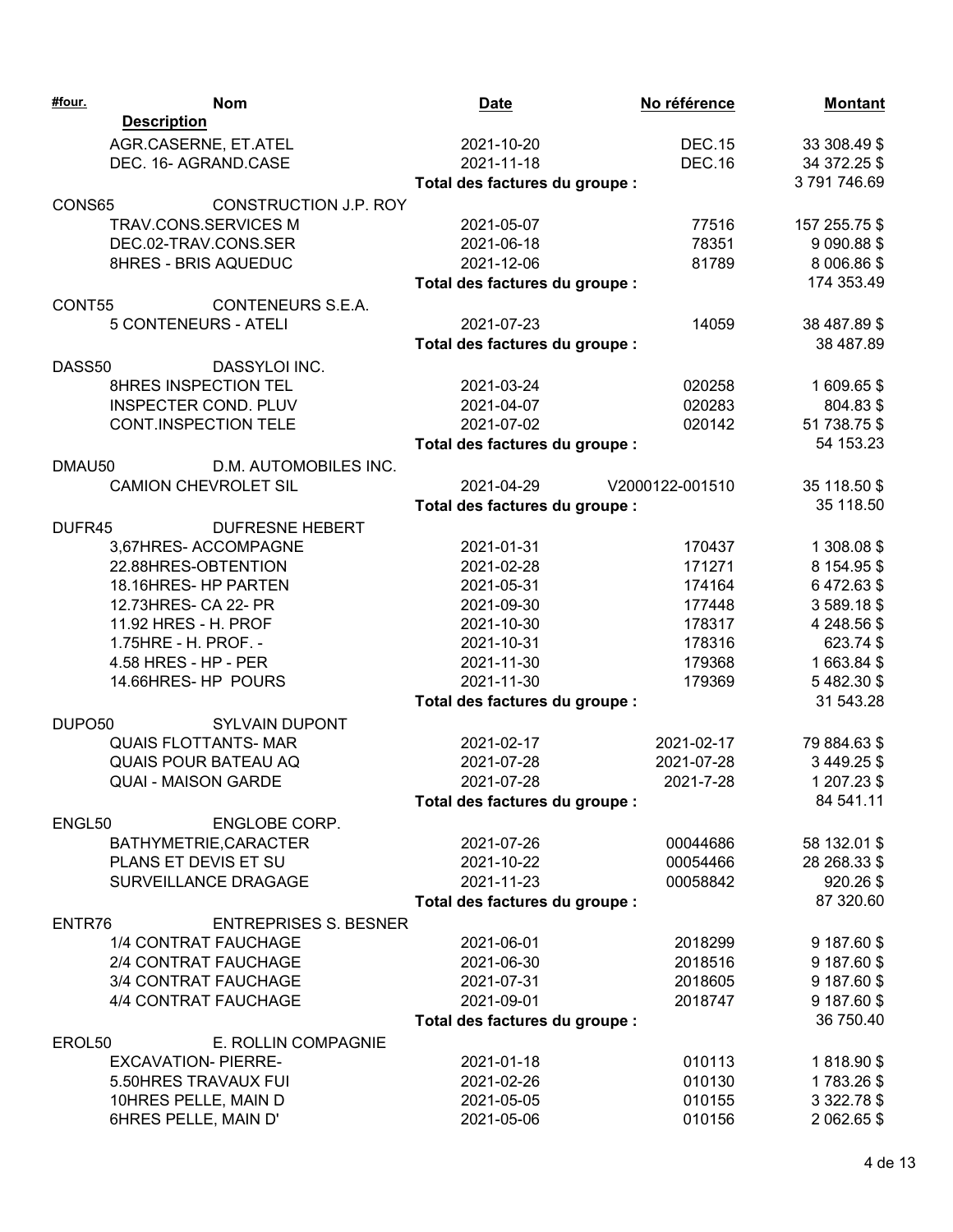| #four.        | <b>Nom</b>                   | <b>Date</b>                    | No référence | <b>Montant</b> |
|---------------|------------------------------|--------------------------------|--------------|----------------|
|               | <b>Description</b>           |                                |              |                |
|               | 5.5HRES PELLE, MO, C         | 2021-05-20                     | 010163       | 1942.51 \$     |
|               | 9HRES TRAV.PELLE, CA         | 2021-05-27                     | 010184       | 3 093.98 \$    |
|               | 10HRES PELLE MECANIQ         | 2021-05-31                     | 010193       | 3 168.14 \$    |
|               | 9.5HRES PELLE, CAMIO         | 2021-06-28                     | 010250       | 3 265.87 \$    |
|               | 5HRES PELLE, CAMION-         | 2021-06-29                     | 010251       | 1718.88\$      |
|               | 8HRES PELLE, CAMION,         | 2021-09-08                     | 010314       | 2658.22\$      |
|               | 5HRES PELLE, CAMION,         | 2021-10-27                     | 010388       | 2 299.50 \$    |
|               | 9.5HRES PELLE, CAMIO         | 2021-11-11                     | 010413       | 3755.66\$      |
|               | 14HRES PELLE, MAIN D         | 2021-11-20                     | 010437       | 4 651.89 \$    |
|               | 3 VOYAGES 12 ROUES D         | 2021-11-20                     | 010439       | 603.62 \$      |
|               | 9.5HRES PELLE, MAIN          | 2021-12-02                     | 010434       | 2989.35\$      |
|               |                              | Total des factures du groupe : |              | 39 135.21      |
| FQMA50        | <b>FQM ASSURANCES</b>        |                                |              |                |
|               | <b>ASSURANCES MUNICIPAL</b>  | 2021-09-08                     | 1933         | 147 003.94 \$  |
|               | <b>ASSURANCES MUNICIPAL</b>  | 2021-09-22                     | 2119         | 1 177.20 \$    |
|               |                              | Total des factures du groupe : |              | 148 181.14     |
|               |                              |                                |              |                |
| <b>GBI50</b>  | <b>GBI EXPERTS-CONSEILS</b>  |                                |              |                |
|               | 85% HP- PLAN DIRECTE         | 2021-02-25                     | 00016434     | 26 386.77 \$   |
|               |                              | Total des factures du groupe : |              | 26 386.77      |
| HOUL50        | HOULE H20 INC.               |                                |              |                |
|               | VANNE SOUPRESSION 10         | 2021-05-27                     | 0000221287   | 22 408.63 \$   |
|               | VANNE SOUS PRESSION          | 2021-06-30                     | 0000222619   | 22 408.63 \$   |
|               |                              | Total des factures du groupe : |              | 44 817.26      |
| <b>INSI55</b> | <b>INSITUFORM</b>            |                                |              |                |
|               | T.REHABILITATION C.          | 2021-11-18                     | DEC-PROG#1   | 386 292.90 \$  |
|               |                              | Total des factures du groupe : |              | 386 292.90     |
| LEPR60        | LE PRO DU GAZON (2015)       |                                |              |                |
|               | 2/6 CONT.DENEIGEMENT         | 2021-01-07                     | 005124       | 12 482.45 \$   |
|               | 3/6 C.DENEIGEMENT, T         | 2021-02-17                     | 005172       | 12 482.45 \$   |
|               | <b>CREDIT CONTRAT DENEI</b>  | 2021-02-17                     | 005173       | $-2874.38$ \$  |
|               | 4/6 C.DENEIGEMENT, S         | 2021-03-09                     | 005200       | 12 482.45 \$   |
|               | 5/6 CONT.DÉNEIG. STA         | 2021-04-01                     | 005265       | 12 482.45 \$   |
|               | 6/6 C.DENEIG. STATIO         | 2021-05-03                     | 005387       | 12 482.45 \$   |
|               | 1/7 CONT.PARCS ET FA         | 2021-05-03                     | 005388       | 5 108.23 \$    |
|               | CONTRAT PARCS-GAZON          | 2021-06-17                     | 005679       | 5 108.23 \$    |
|               | 3/7 CONTRAT ESPACES          | 2021-07-06                     | 005731       | 5 108.23 \$    |
|               | <b>4/7 CONTRAT ENTRETIE</b>  | 2021-08-05                     | 005780       | 5 108.23 \$    |
|               | 5/7 CONT. GAZON ESPA         | 2021-09-14                     | 005814       | 5 108.23 \$    |
|               | 6/7 CONT.ENT.ESPACES         | 2021-10-06                     | 005846       | 5 108.23 \$    |
|               | 7/7 CONTRAT ENT.DES          | 2021-12-14                     | 006565       | 5 108.23 \$    |
|               | 1/6 CONT.DÉNEIGE.STA         | 2021-12-14                     | 006566       | 12 559.10 \$   |
|               |                              | Total des factures du groupe : |              | 107 854.58     |
|               |                              |                                |              |                |
| LESP50        | LES PAVAGES THEORET          |                                |              |                |
|               | 2/6 CONT.DENEIGEMENT         | 2021-01-18                     | 15295        | 88 551.83 \$   |
|               | 3/6 C.DENEIGEMENT, 4         | 2021-02-23                     | 15333        | 95 881.48 \$   |
|               | 4/6 C.DÉNEIGEMENT,           | 2021-03-23                     | 15343        | 64 412.83 \$   |
|               | 306 TRANSPORT ET FOU         | 2021-03-24                     | 15347        | 5463.61\$      |
|               | 5/6 CONT.DENEIGEMENT         | 2021-04-19                     | 15419        | 62 262.79 \$   |
|               | <b>ENLEVER ASPHALTE, POS</b> | 2021-04-26                     | 15432        | 4 599.00 \$    |
|               | REPARATION D'ASPHALT         | 2021-04-26                     | 15433        | 2 299.50 \$    |
|               | 6/6 CONTRAT DÉNEIGEM         | 2021-05-05                     | 15442        | 53 271.75 \$   |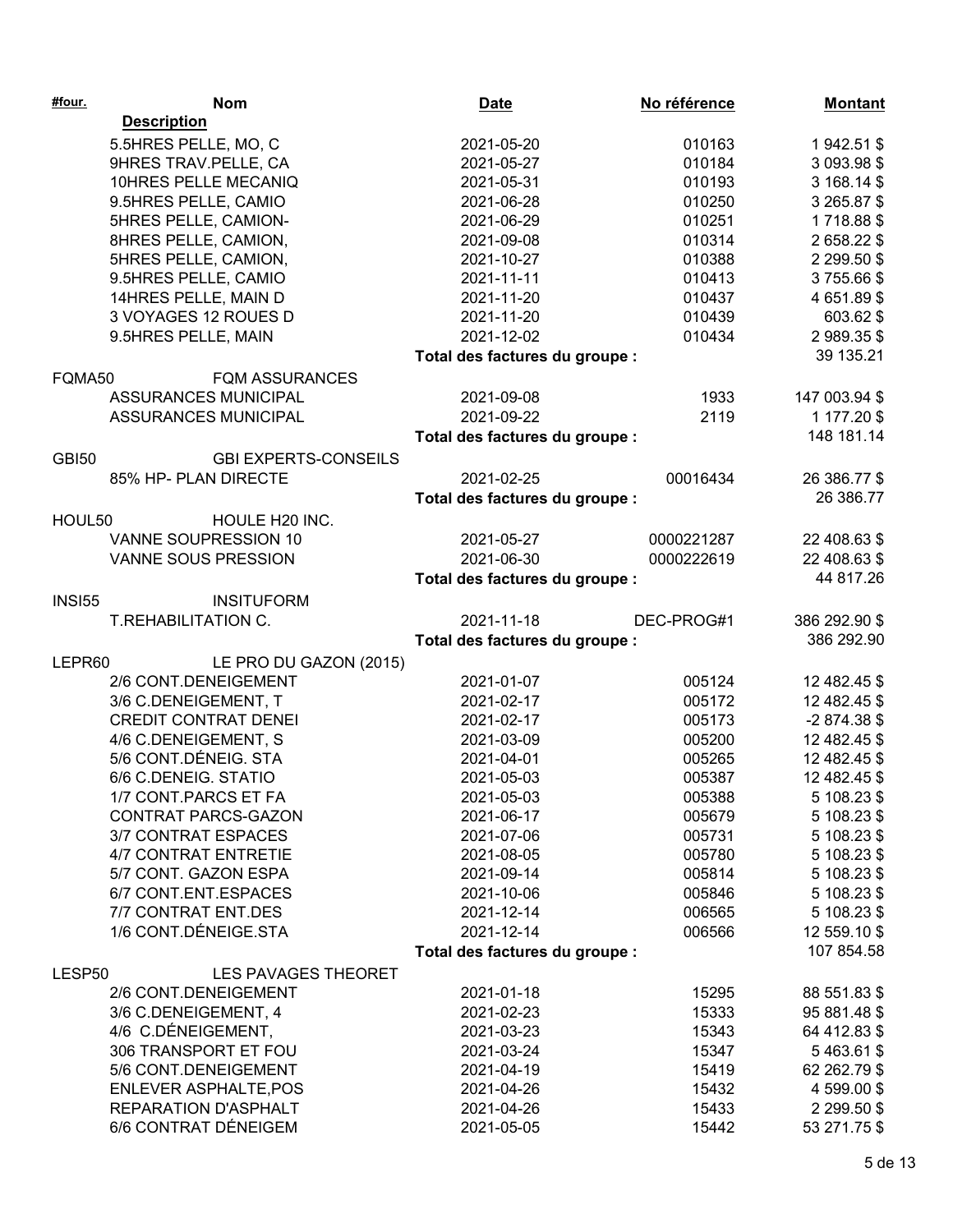| #four.             | <b>Nom</b>                  | <b>Date</b>                    | No référence | <b>Montant</b>          |
|--------------------|-----------------------------|--------------------------------|--------------|-------------------------|
|                    | <b>Description</b>          |                                |              |                         |
|                    | TRANSPORT DE REBUTS-        | 2021-06-04                     | 15540        | 3564.51\$               |
|                    | <b>CREDIT TRANSPORT FOU</b> | 2021-06-15                     | 15551        | $-1232.08$ \$           |
|                    | <b>ANNULATION FACTURE</b>   | 2021-06-15                     | 15551        | 1 232.08 \$             |
|                    | <b>CREDIT TRANSPORT FOU</b> | 2021-06-15                     | 15551-CR     | $-1232.08$ \$           |
|                    | RÉP. D'ASPHALTE-SUIT        | 2021-06-17                     | 15562        | 2012.06\$               |
|                    | REP. ASPHALTE - SUIT        | 2021-07-08                     | 15611        | 574.88 \$               |
|                    | <b>ANNULATION FACTURE</b>   | 2021-07-08                     | 15611        | $-574.88$ \$            |
|                    | REP. ASPHALTE - SUIT        | 2021-07-08                     | 15611-F      | 574.88 \$               |
|                    | REP. ASPHALTE-34IEM         | 2021-09-22                     | 15783        | 2414.48\$               |
|                    | TRANSP. ET FOURN.-19        | 2021-09-28                     | 15803        | 503.50 \$               |
|                    | TRAVAUX RÉPA. ASPHAL        | 2021-09-30                     | 15819        | 1609.65\$               |
|                    | REPARATION FUITE AQU        | 2021-10-21                     | 15855        | 5400.38\$               |
|                    | REPARATION D'ASPHALT        | 2021-10-29                     | 15907        | 1609.65\$               |
|                    | DC-PROG #1 - CONT.CO        | 2021-10-29                     | 15906        | 794 798.59 \$           |
|                    | <b>LIBERATION DE RETENU</b> | 2021-10-31                     | 15931        | 4 370.97 \$             |
|                    | MISE EN FORME- PATIN        | 2021-11-08                     | 15942        | 988.79 \$               |
|                    | RESURFACAGE-21 X40 P        | 2021-11-18                     | 15975        | 7910.28\$               |
|                    | RAPIECAGE DE PAVAGE,        | 2021-11-22                     | 15988        | 2 184.53 \$             |
|                    | RAPIECAGE ASPHALTE R        | 2021-12-01                     | 16016        | 1034.78\$               |
|                    | 1/6 CONT.DÉNEIGEMENT        | 2021-12-14                     | 16034        | 71 937.94 \$            |
|                    | RAPIECAGE D'ASPHALTE        | 2021-12-16                     | 16036        | 2874.38\$               |
|                    |                             | Total des factures du groupe : |              | 1 279 300.08            |
| LESS20             | LES SERVICES EXP INC.       |                                |              |                         |
|                    | 12.5HRES-HP SURVEILL        | 2021-01-14                     | 595347       | 1437.19\$               |
|                    | 70% MISE A JOUR PLAN        | 2021-01-21                     | 597449       | 7 162.94 \$             |
|                    | HP- INV. DES PROBLÉM        | 2021-02-08                     | 600336       | 12 647.25 \$            |
|                    | HP- CONC.DEVIATION          | 2021-03-01                     | 589293       | 2874.37\$               |
|                    | ANNULATION FACTURE          | 2021-03-01                     | 589293       | $-2874.37$ \$           |
|                    | 372.5HRES- HP SERVIC        | 2021-03-04                     | 604847-      | 44 519.75 \$            |
|                    | 100%-MISE A JOUR PLA        | 2021-03-08                     | 605251       | 3 069.83 \$             |
|                    | 372.5HRES H.P. PREPA        | 2021-03-25                     | 604847       | 44 519.75 \$            |
|                    | <b>ANNULATION FACTURE</b>   | 2021-03-25                     | 604847       | -44 519.75 \$           |
|                    | 75% - GESTION DES EA        | 2021-03-29                     | 609427       | 10 750.16 \$            |
|                    | 95% MISE A JOUR DU P        | 2021-04-14                     | 611665       | 6881.25\$               |
|                    | 100%- GESTION DES EA        |                                | 611988       |                         |
|                    | 95.25HRES-SURV.TRAVA        | 2021-04-16<br>2021-04-16       | 612008       | 4 886.44 \$             |
|                    | 37HRES- SURVEILLANCE        | 2021-07-20                     | 628713       | 10 942.75 \$            |
|                    |                             |                                |              | 5418.20\$<br>107 715.76 |
|                    |                             | Total des factures du groupe : |              |                         |
| LHER50             | <b>L'HERBIVORE</b>          |                                |              |                         |
|                    | 42HRES-RAMASSAGE ET         | 2021-05-21                     | 3025         | 9 657.90 \$             |
|                    | 26HRES - RAMASSAGE E        | 2021-06-25                     | 3033         | 5978.70\$               |
|                    | 28HRES - RAMASSAGE E        | 2021-07-16                     | 3045         | 6438.60\$               |
|                    | 29.5HRES RAMASSAGE E        | 2021-08-31                     | 3061         | 6783.53\$               |
|                    | 29.5HRES RAMASSAGE E        | 2021-09-15                     | 3072         | 6783.53\$               |
|                    | <b>ABATTAGE D'ARBRE SUR</b> | 2021-09-15                     | 3073         | 2 069.55 \$             |
|                    | 52HRES- DECHIQUETAGE        | 2021-10-28                     | 3137         | 11 957.40 \$            |
|                    |                             | Total des factures du groupe : |              | 49 669.21               |
| LIGN <sub>55</sub> | LIGNES RIVE-SUD INC,        |                                |              |                         |
|                    | <b>CONTRAT MARQUAGE DE</b>  | 2021-07-30                     | 5535         | 32 906.07 \$            |
|                    |                             | Total des factures du groupe : |              | 32 906.07               |
| LUME50             | <b>LUMEN</b>                |                                |              |                         |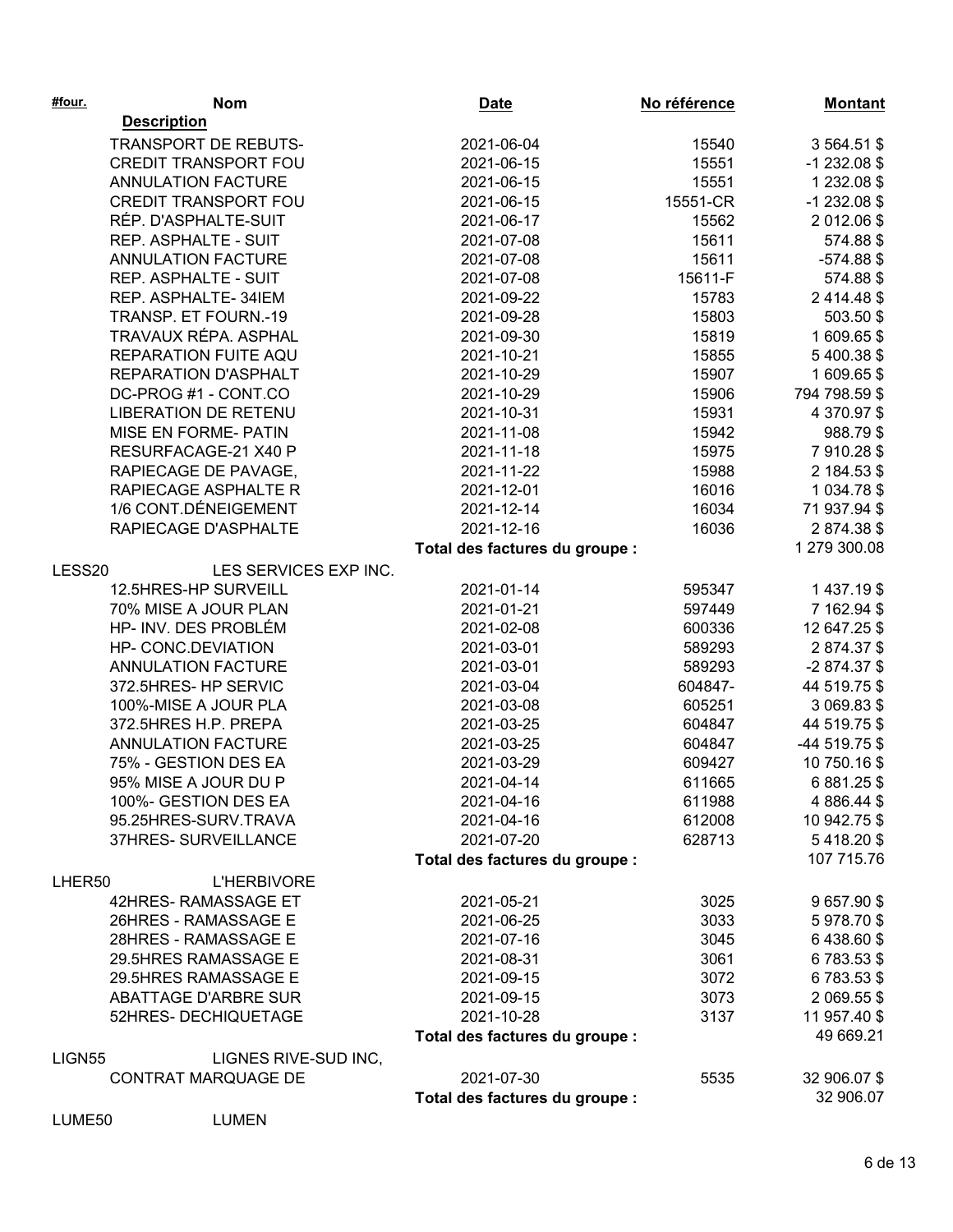| <b>Description</b><br><b>12 LAMPADAIRES SOLAI</b><br>2021-10-27<br>23112907-00<br>82 129.00 \$<br>82 129.00<br>Total des factures du groupe :<br>MABA50<br><b>MABAREX</b><br>LAMPES UV - RESO 202<br>2021-03-12<br>014765<br>13 814.04 \$<br>REMP. AIR O2 - ÉTANG<br>2021-04-20<br>014827<br>4 478.94 \$<br><b>ENTRETIEN DES LAMPES</b><br>2021-07-16<br>014966<br>10 654.17 \$<br>RÉP. ISOLATEUR FILS<br>014967<br>1656.98\$<br>2021-07-16<br>2 RECALIBRATIONS DES<br>2021-12-06<br>015157<br>1839.60\$<br>32 443.73<br>Total des factures du groupe :<br>MASS40<br>MASSICOTTE DIGNARD<br>SURV.TRAV.AGRAND.CAS<br>2021-02-28<br>F1260<br>6 553.58 \$<br>2021-04-30<br>F-1353<br>48 634.43 \$<br>HP- PREP.PLAN, DEVIS<br>SURV.TRAV.AGRAND.CAS<br>2021-05-31<br>F-1407<br>9818.87\$<br>HP- SURV.TRAV.AGRAND<br>2021-07-16<br>F-1480<br>2621.43\$<br>HP- SURV.TRAV.A.CASE<br>2021-08-31<br>F-1521<br>1 310.72 \$<br>HP-SURV.TRAV.AG.CAS<br>2021-09-30<br>F-1574<br>3 161.81 \$<br>2021-12-02<br>6 335.12 \$<br>HP-SURV.TRAV.AGRAND.<br>F-1660<br>78 435.96<br>Total des factures du groupe :<br>MATE33<br><b>MATERIAUX PONT</b><br>2021-06-30<br><b>ACQUISITION PAR EXPR</b><br>SAI-M-295498-20<br>136 792.98 \$<br>136 792.98<br>Total des factures du groupe :<br><b>MINI20</b><br>MINISTRE DES FINANCES<br>RECONSTRUCTION P-164<br>2021-04-06<br>685410<br>496 519.24 \$<br>496 519.24<br>Total des factures du groupe :<br>NADE50<br>NADEAU AUTOMOBILES<br>DODGE DURANGO 2017 -<br>2021-01-21<br>DURANGO-2017<br>32 104.18 \$<br>32 104.18<br>Total des factures du groupe :<br>ONYX50<br>ONYX SECURITE INC.<br>83.75HRS - SURVEILLA<br>2021-01-11<br>210009<br>2599.87\$<br>43.5HRS - SURVEILLAN<br>2021-01-17<br>210013<br>1 350.39 \$ |  |
|--------------------------------------------------------------------------------------------------------------------------------------------------------------------------------------------------------------------------------------------------------------------------------------------------------------------------------------------------------------------------------------------------------------------------------------------------------------------------------------------------------------------------------------------------------------------------------------------------------------------------------------------------------------------------------------------------------------------------------------------------------------------------------------------------------------------------------------------------------------------------------------------------------------------------------------------------------------------------------------------------------------------------------------------------------------------------------------------------------------------------------------------------------------------------------------------------------------------------------------------------------------------------------------------------------------------------------------------------------------------------------------------------------------------------------------------------------------------------------------------------------------------------------------------------------------------------------------------------------------------------------------------------------------------------------------------------------------------------------------------|--|
|                                                                                                                                                                                                                                                                                                                                                                                                                                                                                                                                                                                                                                                                                                                                                                                                                                                                                                                                                                                                                                                                                                                                                                                                                                                                                                                                                                                                                                                                                                                                                                                                                                                                                                                                            |  |
|                                                                                                                                                                                                                                                                                                                                                                                                                                                                                                                                                                                                                                                                                                                                                                                                                                                                                                                                                                                                                                                                                                                                                                                                                                                                                                                                                                                                                                                                                                                                                                                                                                                                                                                                            |  |
|                                                                                                                                                                                                                                                                                                                                                                                                                                                                                                                                                                                                                                                                                                                                                                                                                                                                                                                                                                                                                                                                                                                                                                                                                                                                                                                                                                                                                                                                                                                                                                                                                                                                                                                                            |  |
|                                                                                                                                                                                                                                                                                                                                                                                                                                                                                                                                                                                                                                                                                                                                                                                                                                                                                                                                                                                                                                                                                                                                                                                                                                                                                                                                                                                                                                                                                                                                                                                                                                                                                                                                            |  |
|                                                                                                                                                                                                                                                                                                                                                                                                                                                                                                                                                                                                                                                                                                                                                                                                                                                                                                                                                                                                                                                                                                                                                                                                                                                                                                                                                                                                                                                                                                                                                                                                                                                                                                                                            |  |
|                                                                                                                                                                                                                                                                                                                                                                                                                                                                                                                                                                                                                                                                                                                                                                                                                                                                                                                                                                                                                                                                                                                                                                                                                                                                                                                                                                                                                                                                                                                                                                                                                                                                                                                                            |  |
|                                                                                                                                                                                                                                                                                                                                                                                                                                                                                                                                                                                                                                                                                                                                                                                                                                                                                                                                                                                                                                                                                                                                                                                                                                                                                                                                                                                                                                                                                                                                                                                                                                                                                                                                            |  |
|                                                                                                                                                                                                                                                                                                                                                                                                                                                                                                                                                                                                                                                                                                                                                                                                                                                                                                                                                                                                                                                                                                                                                                                                                                                                                                                                                                                                                                                                                                                                                                                                                                                                                                                                            |  |
|                                                                                                                                                                                                                                                                                                                                                                                                                                                                                                                                                                                                                                                                                                                                                                                                                                                                                                                                                                                                                                                                                                                                                                                                                                                                                                                                                                                                                                                                                                                                                                                                                                                                                                                                            |  |
|                                                                                                                                                                                                                                                                                                                                                                                                                                                                                                                                                                                                                                                                                                                                                                                                                                                                                                                                                                                                                                                                                                                                                                                                                                                                                                                                                                                                                                                                                                                                                                                                                                                                                                                                            |  |
|                                                                                                                                                                                                                                                                                                                                                                                                                                                                                                                                                                                                                                                                                                                                                                                                                                                                                                                                                                                                                                                                                                                                                                                                                                                                                                                                                                                                                                                                                                                                                                                                                                                                                                                                            |  |
|                                                                                                                                                                                                                                                                                                                                                                                                                                                                                                                                                                                                                                                                                                                                                                                                                                                                                                                                                                                                                                                                                                                                                                                                                                                                                                                                                                                                                                                                                                                                                                                                                                                                                                                                            |  |
|                                                                                                                                                                                                                                                                                                                                                                                                                                                                                                                                                                                                                                                                                                                                                                                                                                                                                                                                                                                                                                                                                                                                                                                                                                                                                                                                                                                                                                                                                                                                                                                                                                                                                                                                            |  |
|                                                                                                                                                                                                                                                                                                                                                                                                                                                                                                                                                                                                                                                                                                                                                                                                                                                                                                                                                                                                                                                                                                                                                                                                                                                                                                                                                                                                                                                                                                                                                                                                                                                                                                                                            |  |
|                                                                                                                                                                                                                                                                                                                                                                                                                                                                                                                                                                                                                                                                                                                                                                                                                                                                                                                                                                                                                                                                                                                                                                                                                                                                                                                                                                                                                                                                                                                                                                                                                                                                                                                                            |  |
|                                                                                                                                                                                                                                                                                                                                                                                                                                                                                                                                                                                                                                                                                                                                                                                                                                                                                                                                                                                                                                                                                                                                                                                                                                                                                                                                                                                                                                                                                                                                                                                                                                                                                                                                            |  |
|                                                                                                                                                                                                                                                                                                                                                                                                                                                                                                                                                                                                                                                                                                                                                                                                                                                                                                                                                                                                                                                                                                                                                                                                                                                                                                                                                                                                                                                                                                                                                                                                                                                                                                                                            |  |
|                                                                                                                                                                                                                                                                                                                                                                                                                                                                                                                                                                                                                                                                                                                                                                                                                                                                                                                                                                                                                                                                                                                                                                                                                                                                                                                                                                                                                                                                                                                                                                                                                                                                                                                                            |  |
|                                                                                                                                                                                                                                                                                                                                                                                                                                                                                                                                                                                                                                                                                                                                                                                                                                                                                                                                                                                                                                                                                                                                                                                                                                                                                                                                                                                                                                                                                                                                                                                                                                                                                                                                            |  |
|                                                                                                                                                                                                                                                                                                                                                                                                                                                                                                                                                                                                                                                                                                                                                                                                                                                                                                                                                                                                                                                                                                                                                                                                                                                                                                                                                                                                                                                                                                                                                                                                                                                                                                                                            |  |
|                                                                                                                                                                                                                                                                                                                                                                                                                                                                                                                                                                                                                                                                                                                                                                                                                                                                                                                                                                                                                                                                                                                                                                                                                                                                                                                                                                                                                                                                                                                                                                                                                                                                                                                                            |  |
|                                                                                                                                                                                                                                                                                                                                                                                                                                                                                                                                                                                                                                                                                                                                                                                                                                                                                                                                                                                                                                                                                                                                                                                                                                                                                                                                                                                                                                                                                                                                                                                                                                                                                                                                            |  |
|                                                                                                                                                                                                                                                                                                                                                                                                                                                                                                                                                                                                                                                                                                                                                                                                                                                                                                                                                                                                                                                                                                                                                                                                                                                                                                                                                                                                                                                                                                                                                                                                                                                                                                                                            |  |
|                                                                                                                                                                                                                                                                                                                                                                                                                                                                                                                                                                                                                                                                                                                                                                                                                                                                                                                                                                                                                                                                                                                                                                                                                                                                                                                                                                                                                                                                                                                                                                                                                                                                                                                                            |  |
|                                                                                                                                                                                                                                                                                                                                                                                                                                                                                                                                                                                                                                                                                                                                                                                                                                                                                                                                                                                                                                                                                                                                                                                                                                                                                                                                                                                                                                                                                                                                                                                                                                                                                                                                            |  |
|                                                                                                                                                                                                                                                                                                                                                                                                                                                                                                                                                                                                                                                                                                                                                                                                                                                                                                                                                                                                                                                                                                                                                                                                                                                                                                                                                                                                                                                                                                                                                                                                                                                                                                                                            |  |
|                                                                                                                                                                                                                                                                                                                                                                                                                                                                                                                                                                                                                                                                                                                                                                                                                                                                                                                                                                                                                                                                                                                                                                                                                                                                                                                                                                                                                                                                                                                                                                                                                                                                                                                                            |  |
|                                                                                                                                                                                                                                                                                                                                                                                                                                                                                                                                                                                                                                                                                                                                                                                                                                                                                                                                                                                                                                                                                                                                                                                                                                                                                                                                                                                                                                                                                                                                                                                                                                                                                                                                            |  |
|                                                                                                                                                                                                                                                                                                                                                                                                                                                                                                                                                                                                                                                                                                                                                                                                                                                                                                                                                                                                                                                                                                                                                                                                                                                                                                                                                                                                                                                                                                                                                                                                                                                                                                                                            |  |
|                                                                                                                                                                                                                                                                                                                                                                                                                                                                                                                                                                                                                                                                                                                                                                                                                                                                                                                                                                                                                                                                                                                                                                                                                                                                                                                                                                                                                                                                                                                                                                                                                                                                                                                                            |  |
|                                                                                                                                                                                                                                                                                                                                                                                                                                                                                                                                                                                                                                                                                                                                                                                                                                                                                                                                                                                                                                                                                                                                                                                                                                                                                                                                                                                                                                                                                                                                                                                                                                                                                                                                            |  |
| 55.75HRES - SURVEILL<br>1730.66\$<br>2021-01-25<br>210018                                                                                                                                                                                                                                                                                                                                                                                                                                                                                                                                                                                                                                                                                                                                                                                                                                                                                                                                                                                                                                                                                                                                                                                                                                                                                                                                                                                                                                                                                                                                                                                                                                                                                  |  |
| 49.5HRES AGENTS DE S<br>2021-01-31<br>1536.65\$<br>210024                                                                                                                                                                                                                                                                                                                                                                                                                                                                                                                                                                                                                                                                                                                                                                                                                                                                                                                                                                                                                                                                                                                                                                                                                                                                                                                                                                                                                                                                                                                                                                                                                                                                                  |  |
| 50.75HRS - SURVEILLA<br>2021-02-07<br>1575.44\$<br>210029                                                                                                                                                                                                                                                                                                                                                                                                                                                                                                                                                                                                                                                                                                                                                                                                                                                                                                                                                                                                                                                                                                                                                                                                                                                                                                                                                                                                                                                                                                                                                                                                                                                                                  |  |
| 51.75HRS -SURV. ET C<br>2021-02-14<br>1606.49\$<br>210036                                                                                                                                                                                                                                                                                                                                                                                                                                                                                                                                                                                                                                                                                                                                                                                                                                                                                                                                                                                                                                                                                                                                                                                                                                                                                                                                                                                                                                                                                                                                                                                                                                                                                  |  |
| 51.75HRES-SURVEILLA<br>210041<br>1606.49\$<br>2021-02-22                                                                                                                                                                                                                                                                                                                                                                                                                                                                                                                                                                                                                                                                                                                                                                                                                                                                                                                                                                                                                                                                                                                                                                                                                                                                                                                                                                                                                                                                                                                                                                                                                                                                                   |  |
| 55.75HRES - SURVEILL<br>1730.66\$<br>2021-03-01<br>210048                                                                                                                                                                                                                                                                                                                                                                                                                                                                                                                                                                                                                                                                                                                                                                                                                                                                                                                                                                                                                                                                                                                                                                                                                                                                                                                                                                                                                                                                                                                                                                                                                                                                                  |  |
| 71.75 HRES SERV.AGEN<br>2021-03-08<br>210053<br>2 2 2 7 . 3 5 \$                                                                                                                                                                                                                                                                                                                                                                                                                                                                                                                                                                                                                                                                                                                                                                                                                                                                                                                                                                                                                                                                                                                                                                                                                                                                                                                                                                                                                                                                                                                                                                                                                                                                           |  |
| 51.75HRES - SURV. ET<br>210060<br>1606.49\$<br>2021-03-15                                                                                                                                                                                                                                                                                                                                                                                                                                                                                                                                                                                                                                                                                                                                                                                                                                                                                                                                                                                                                                                                                                                                                                                                                                                                                                                                                                                                                                                                                                                                                                                                                                                                                  |  |
| 51.75HRES SURVEILLAN<br>1606.49\$<br>2021-03-22<br>210066                                                                                                                                                                                                                                                                                                                                                                                                                                                                                                                                                                                                                                                                                                                                                                                                                                                                                                                                                                                                                                                                                                                                                                                                                                                                                                                                                                                                                                                                                                                                                                                                                                                                                  |  |
| <b>16.5HRES SURVEILLANC</b><br>512.22 \$<br>2021-03-28<br>210073                                                                                                                                                                                                                                                                                                                                                                                                                                                                                                                                                                                                                                                                                                                                                                                                                                                                                                                                                                                                                                                                                                                                                                                                                                                                                                                                                                                                                                                                                                                                                                                                                                                                           |  |
| 19.75HRES - AGENTS DE<br>2021-05-24<br>210130<br>630.13 \$                                                                                                                                                                                                                                                                                                                                                                                                                                                                                                                                                                                                                                                                                                                                                                                                                                                                                                                                                                                                                                                                                                                                                                                                                                                                                                                                                                                                                                                                                                                                                                                                                                                                                 |  |
| 18HRES-A. SECURITE -<br>2021-05-31<br>210138<br>574.31 \$                                                                                                                                                                                                                                                                                                                                                                                                                                                                                                                                                                                                                                                                                                                                                                                                                                                                                                                                                                                                                                                                                                                                                                                                                                                                                                                                                                                                                                                                                                                                                                                                                                                                                  |  |
| 33 HRES AGENTS DE SE<br>210151<br>1052.89 \$<br>2021-06-14                                                                                                                                                                                                                                                                                                                                                                                                                                                                                                                                                                                                                                                                                                                                                                                                                                                                                                                                                                                                                                                                                                                                                                                                                                                                                                                                                                                                                                                                                                                                                                                                                                                                                 |  |
| 53.5HRES - AGENTS DE<br>2021-06-21<br>210162<br>1706.96\$                                                                                                                                                                                                                                                                                                                                                                                                                                                                                                                                                                                                                                                                                                                                                                                                                                                                                                                                                                                                                                                                                                                                                                                                                                                                                                                                                                                                                                                                                                                                                                                                                                                                                  |  |
| 104HRES - AGENTS DE<br>2021-06-30<br>210175<br>3 3 18.18 \$                                                                                                                                                                                                                                                                                                                                                                                                                                                                                                                                                                                                                                                                                                                                                                                                                                                                                                                                                                                                                                                                                                                                                                                                                                                                                                                                                                                                                                                                                                                                                                                                                                                                                |  |
| 104.5HRES - AGENTS D<br>2021-07-12<br>210183<br>3 3 3 4 . 1 3 \$                                                                                                                                                                                                                                                                                                                                                                                                                                                                                                                                                                                                                                                                                                                                                                                                                                                                                                                                                                                                                                                                                                                                                                                                                                                                                                                                                                                                                                                                                                                                                                                                                                                                           |  |
| 115HRES, AGENTS DE S<br>2021-07-13<br>210167<br>3 669.14 \$                                                                                                                                                                                                                                                                                                                                                                                                                                                                                                                                                                                                                                                                                                                                                                                                                                                                                                                                                                                                                                                                                                                                                                                                                                                                                                                                                                                                                                                                                                                                                                                                                                                                                |  |
| 118.5HRES - C-AGENT<br>3780.82\$<br>2021-07-19<br>210187                                                                                                                                                                                                                                                                                                                                                                                                                                                                                                                                                                                                                                                                                                                                                                                                                                                                                                                                                                                                                                                                                                                                                                                                                                                                                                                                                                                                                                                                                                                                                                                                                                                                                   |  |
| 43H RES - C. AGENT E<br>1489.50\$<br>2021-07-19<br>210187/                                                                                                                                                                                                                                                                                                                                                                                                                                                                                                                                                                                                                                                                                                                                                                                                                                                                                                                                                                                                                                                                                                                                                                                                                                                                                                                                                                                                                                                                                                                                                                                                                                                                                 |  |
| 112.5HRES - C-AGENT<br>2021-07-19<br>210197<br>3589.38\$                                                                                                                                                                                                                                                                                                                                                                                                                                                                                                                                                                                                                                                                                                                                                                                                                                                                                                                                                                                                                                                                                                                                                                                                                                                                                                                                                                                                                                                                                                                                                                                                                                                                                   |  |
| 90 HRES-AGENTS DE S<br>2021-08-02<br>210206<br>2871.51\$                                                                                                                                                                                                                                                                                                                                                                                                                                                                                                                                                                                                                                                                                                                                                                                                                                                                                                                                                                                                                                                                                                                                                                                                                                                                                                                                                                                                                                                                                                                                                                                                                                                                                   |  |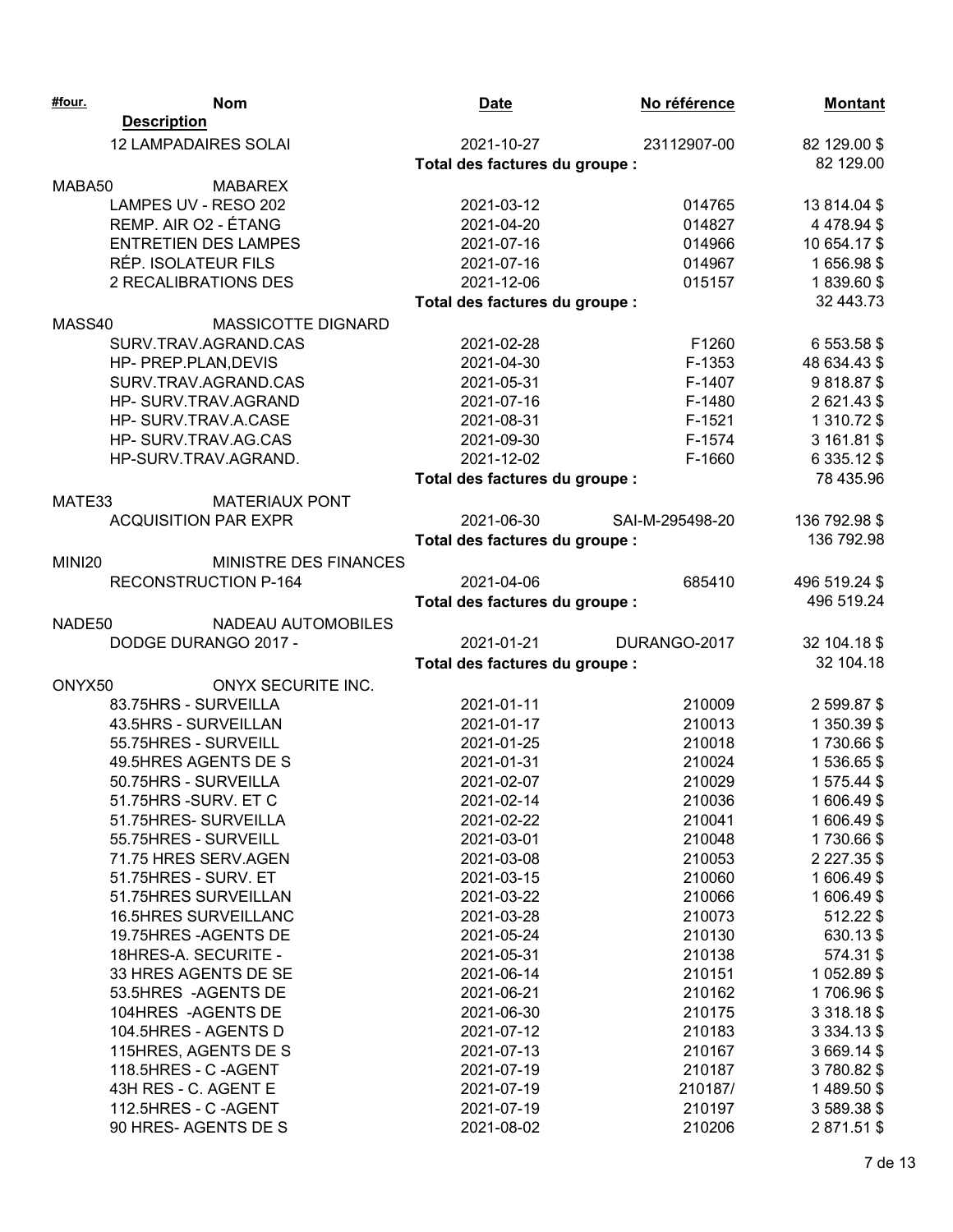| #four. | <b>Nom</b>                      | <b>Date</b>                    | No référence     | <b>Montant</b> |
|--------|---------------------------------|--------------------------------|------------------|----------------|
|        | <b>Description</b>              |                                |                  |                |
|        | 84.75 HRES- SERVICE             | 2021-08-09                     | 210210           | 2703.99\$      |
|        | 140.50HRES-AGENTSD              | 2021-08-16                     | 210221           | 4 505.74 \$    |
|        | 84HRES-SERV.AGENTS              | 2021-08-24                     | 210227           | 2680.07\$      |
|        | 74.5HRES - AGENTS SE            | 2021-08-30                     | 210237           | 2 376.97 \$    |
|        | 71.25HRES - AGENTS S            | 2021-08-31                     | 210241           | 2 273.27 \$    |
|        | SERVICE D'AGENTS DE             | 2021-11-08                     | 210309           | 870.94 \$      |
|        | 24HRES- A. SECURITE-            | 2021-12-21                     | 210335           | 765.73 \$      |
|        |                                 | Total des factures du groupe : |                  | 61 882.86      |
| PGSY50 | PG SOLUTIONS INC.               |                                |                  |                |
|        | CONT.ENT.LOG.ACCESCI            | 2021-01-01                     | CESA37672        | 9 303.78 \$    |
|        | CONT.ANN. FOURNISSEU            | 2021-01-01                     | <b>CESA38559</b> | 17 448.61 \$   |
|        | CONT.ENT. LOG.DOSSIE            | 2021-01-01                     | CESA39615        | 17 047.35 \$   |
|        | CONT. ENT.LIC. PREMI            | 2021-01-01                     | CESA39635        | 3 333.13 \$    |
|        | CONT.SOUTIEN SYGED,             | 2021-01-01                     | <b>CESA40055</b> | 4 079.32 \$    |
|        | CONT.ENT.ANN. AC. LO            | 2021-01-01                     | CESA40199        | 8 590.95 \$    |
|        | <b>CONTRAT ENTRETIEN, S</b>     | 2021-01-01                     | CESA40833        | 862.31 \$      |
|        | 5000 COMPTES DE TAXE            | 2021-01-22                     | F011982          | 671.80 \$      |
|        | ZERO PAPIER - MODIF.            | 2021-05-12                     | CESA41931        | 718.31 \$      |
|        | <b>ZERO PAPIER - CREDIT</b>     | 2021-05-12                     | <b>CESA42435</b> | $-718.31$ \$   |
|        | SERVEUR DELL 96GOET             | 2021-06-12                     | STD46489         | 28 742.60 \$   |
|        | <b>MOBILITE SUR TABLET</b>      | 2021-08-13                     | STD44929         | 2785.84\$      |
|        | FORM.-CONVERSION ET             | 2021-11-26                     | STD46192         | 7981.56\$      |
|        |                                 | Total des factures du groupe : |                  | 100 847.25     |
| RANC50 | RANCOURT LEGAULT                |                                |                  |                |
|        | 34.75HRES-HON.PROF.             | 2021-01-31                     | 103472           | 5743.95\$      |
|        | 4.25HRES HON.PROF. D            | 2021-02-17                     | 103540           | 1 087.01 \$    |
|        | 12.42HRES - REPRESEN            | 2021-02-28                     | 103558           | 2 073.02 \$    |
|        | 3.67 HRES- ABOLITION            | 2021-03-09                     | 103581           | 877.64 \$      |
|        | 15.15HRES REPRESENTA            | 2021-03-31                     | 103643           | 2 532.94 \$    |
|        | 33% FRAIS- DISSOLUTI            | 2021-04-20                     | 102452           | 2 424.04 \$    |
|        | 16.92HRES-REPRESENT             | 2021-04-30                     | 103761           | 2820.27\$      |
|        | 22.83 HRES-REPRESEN             | 2021-05-31                     | 103862           | 3806.67\$      |
|        | 60% DE 24.67HRES- HP            | 2021-05-31                     | 103868           | 4 503.49 \$    |
|        | 11.08HRES-REPRESENT             | 2021-06-30                     | 103984           | 1847.76\$      |
|        | 7HRES-REPRESENTATIO             | 2021-07-31                     | 104099           | 1 167.00 \$    |
|        | 60% DE 18.75HRES - D            | 2021-08-11                     | 104126           | 3 3 18.63 \$   |
|        | 10.5HRES HON.PROF. -            | 2021-08-11                     | 104128           | 2 902.55 \$    |
|        | 10.33HRES-REPRESENT             | 2021-08-31                     | 104182           | 1728.46\$      |
|        | 34.17HRES- REPRESEN             | 2021-10-06                     | 104297           | 5702.05\$      |
|        | 33,33HRES-HP ARBITR             | 2021-10-20                     | 104375           | 6 299.69 \$    |
|        | 14.58HRES-REPRESENT             | 2021-10-31                     | 104397           | 2 431.24 \$    |
|        | 60% HONORAIRE PROF -            | 2021-11-18                     | 104441           | 2746.06\$      |
|        | H. PROF. DOSSIER STZ            | 2021-11-24                     | 104491           | 603.76 \$      |
|        | 20.25HRES-HP-REPRES             | 2021-11-30                     | 104565           | 3 695.29 \$    |
|        | 20.50HRES-HP REPRÉ.             | 2021-12-31                     | 104640           | 3475.16\$      |
|        |                                 | Total des factures du groupe : |                  | 61 786.68      |
| ROBE80 | <b>ROBERT DAOUST &amp; FILS</b> |                                |                  |                |
|        | LOC. DISP.3 CONTENEU            | 2021-01-01                     | 203211           | 612.14 \$      |
|        | 125.95TM-2 COLL.TRA             | 2021-01-01                     | 204667           | 15 290.36 \$   |
|        | 19.24TM -5 COLL.TRAN            | 2021-01-01                     | 204669           | 11 747.23 \$   |
|        | 3.50TM COLLECTE DES             | 2021-01-31                     | 204424           | 1 352.69 \$    |
|        | 127.52TM RED.D'ENFOU            | 2021-01-31                     | 204589           | 3 482.13 \$    |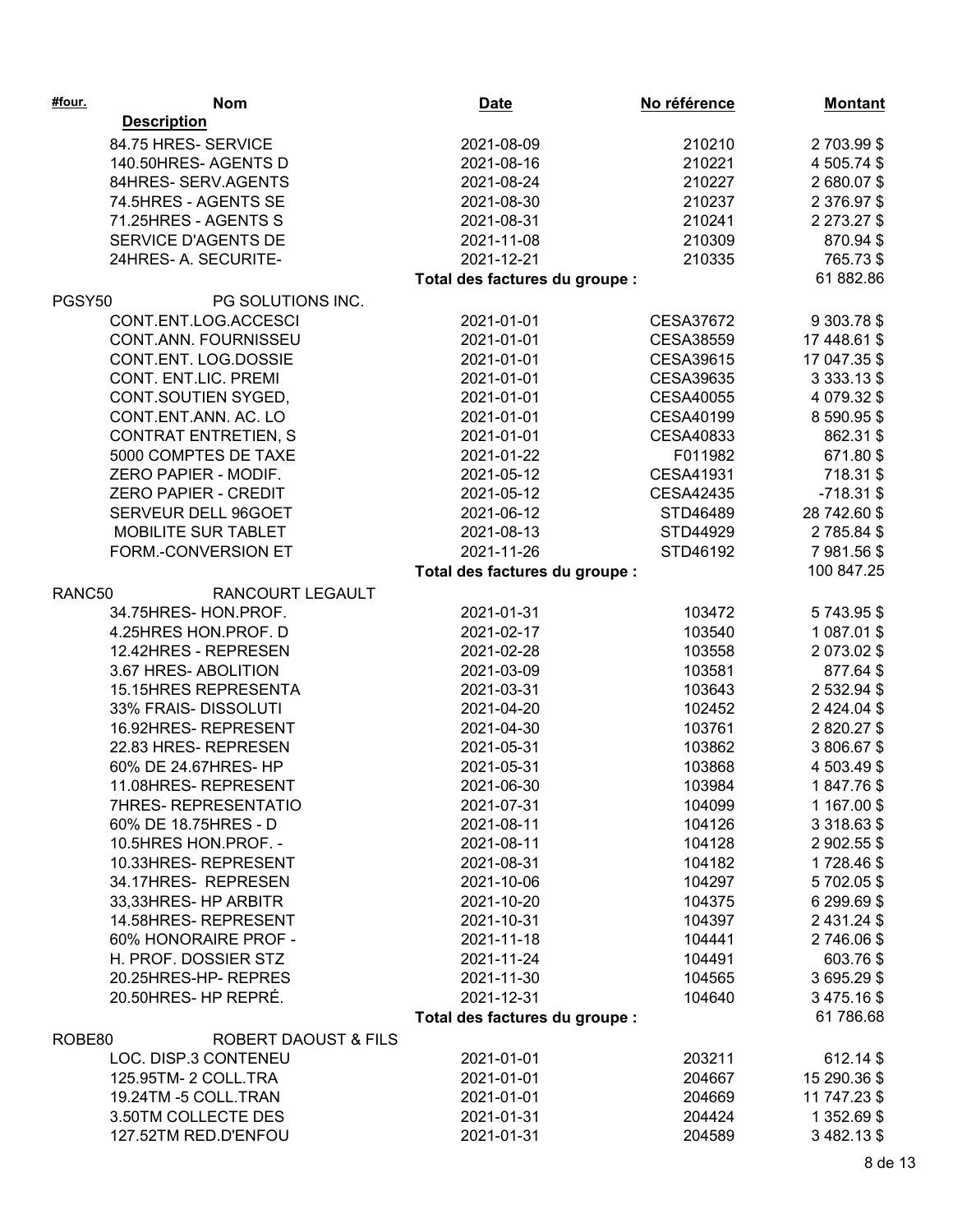| #four. | <b>Nom</b>                  | Date       | No référence | <b>Montant</b> |
|--------|-----------------------------|------------|--------------|----------------|
|        | <b>Description</b>          |            |              |                |
|        | <b>SERV DE 3 CONTENEURS</b> | 2021-02-01 | 204302       | 612.14 \$      |
|        | 19.24TM- COLL. MAT.         | 2021-02-01 | 204818       | 11 747.23 \$   |
|        | 121.33TM COLL.TRANS.        | 2021-02-01 | 204816       | 15 290.36 \$   |
|        | 2.76TM COLLECTE DES         | 2021-02-11 | 204544       | 1 371.98 \$    |
|        | 122.90 TM RED. D'ENF        | 2021-02-28 | 206046       | 3 355.98 \$    |
|        | COLL. TRANSP. DISPOS        | 2021-03-01 | 205779       | 612.14 \$      |
|        | 138.77TM - COLL.TRANS       | 2021-03-01 | 206094       | 15 290.36 \$   |
|        | 24.28TM-5 COLL.MAT          | 2021-03-01 | 206095       | 14 684.04 \$   |
|        | 2.20TM- COLL. TRANSP        | 2021-03-11 | 206143       | 1 305.02 \$    |
|        | 140.34 TM- RED.ENF.         | 2021-03-31 | 207054       | 3 832.20 \$    |
|        | 24.18TM C.TRAN. MAT         | 2021-04-01 | 207133       | 11 747.23 \$   |
|        | 182.65TM - COLL. TRA        | 2021-04-01 | 207132       | 15 290.36 \$   |
|        | COLL. TRANS.SERV.3 C        | 2021-04-01 | 207656       | 612.14 \$      |
|        | 4.14TM COLL.TRANSP.E        | 2021-04-20 | 207671       | 1 429.21 \$    |
|        | 184.22TM REDEVANCES         | 2021-04-30 | 208758       | 5 030.42 \$    |
|        | 30.65TM-4 CUEILLETTE        | 2021-05-01 | 208916       | 11 747.23 \$   |
|        | COLL. TRANSPORT DÉCH        | 2021-05-01 | 209536       | 612.14 \$      |
|        | 161.76TM- 2 COLL. TR        | 2021-05-01 | 208915       | 15 290.36 \$   |
|        | 126.15TM - 2 COLL. T        | 2021-05-01 | 209076       | 15 290.36 \$   |
|        | 3.41TM COLL. TRANS.         | 2021-05-13 | 208989       | 1413.78\$      |
|        | 317.45TM REDEVANCES         | 2021-05-31 | 211476       | 8 668.47 \$    |
|        | CREDIT DE 27.97 TM-         | 2021-05-31 | 211888       | $-763.76$ \$   |
|        | COLL. TRANSP.DISP. 3        | 2021-06-01 | 211045       | 612.14 \$      |
|        | 268.86TM- 5 COLL. TR        | 2021-06-01 | 211754       | 38 225.91 \$   |
|        | 30.82TM - 5 COLL. MA        | 2021-06-01 | 211757       | 14 684.04 \$   |
|        | SERVICE CONTENEURS P        | 2021-06-30 | 211949       | 1 379.53 \$    |
|        | 3.97TM - COLLECTE TR        | 2021-06-30 | 212086       | 1696.32\$      |
|        | 270.43TM-REDEVANCES         | 2021-06-30 | 213650       | 7 384.53 \$    |
|        | SERV. COLL. TRANSP.7        | 2021-07-01 | 213105       | 3601.08\$      |
|        | 29.23TM COLL. TRANSP        | 2021-07-01 | 213624       | 11 747.23 \$   |
|        | 233.76TM -4 COLL. TR        | 2021-07-01 | 213622       | 30 580.73 \$   |
|        | 4.41TM- COLL. TRANS.        | 2021-07-21 | 213468       | 1413.78\$      |
|        | 235.27TM REDEVANCES         | 2021-07-31 | 215165       | 6426.05\$      |
|        | SERV. DE 7 CONTENEU         | 2021-08-01 | 214584       | 3601.08\$      |
|        | 229.66TM. - 4 COLL. T       | 2021-08-01 | 215267       | 30 580.73 \$   |
|        | 36.93TM - 5 COLL. MA        | 2021-08-01 | 215268       | 14 684.04 \$   |
|        | 1.90TM COLL. TRANS.E        | 2021-08-18 | 215048       | 1 089.50 \$    |
|        | 231.23TM-RED. D'ENF         | 2021-08-31 | 217102       | 6 314.11 \$    |
|        | SERVICE 7 CONTENEUR         | 2021-09-01 | 216395       | 3601.08\$      |
|        | 287.05TM- 5 COLL. TR        | 2021-09-01 | 217213       | 38 225.91 \$   |
|        | 30.21TM - 4 COLL. TR        | 2021-09-01 | 217214       | 11 747.23 \$   |
|        | 2.95TM, CUEILLETTE,         | 2021-09-08 | 218015       | 1 179.13 \$    |
|        | 288.62TM-RED. ENFOU         | 2021-09-30 | 218830       | 7881.23\$      |
|        | 225.47TM- 4 COLL. TR        | 2021-10-01 | 218936       | 30 580.73 \$   |
|        | 28.07TM- 4 COLL. TRA        | 2021-10-01 | 218937       | 11 747.23 \$   |
|        | 4.12TM, COLL. TRANSP        | 2021-10-13 | 218184       | 1534.61 \$     |
|        | 227.04TM-REDEVANCES         | 2021-10-31 | 220632       | 6 199.68 \$    |
|        | LOC.DISP. 3 CONTENEU        | 2021-11-01 | 220288       | 612.14 \$      |
|        | 140.74TM- 2 COLL. TR        | 2021-11-01 | 220669       | 15 290.36 \$   |
|        | 31.76TM- 5 COLL. TRA        | 2021-11-01 | 220670       | 14 684.04 \$   |
|        | 5.45TM COLLECTE, TRA        | 2021-11-17 | 219653       | 1513.99\$      |
|        | 140.74TM REDEV. D'EN        | 2021-11-30 | 332229       | 3843.13\$      |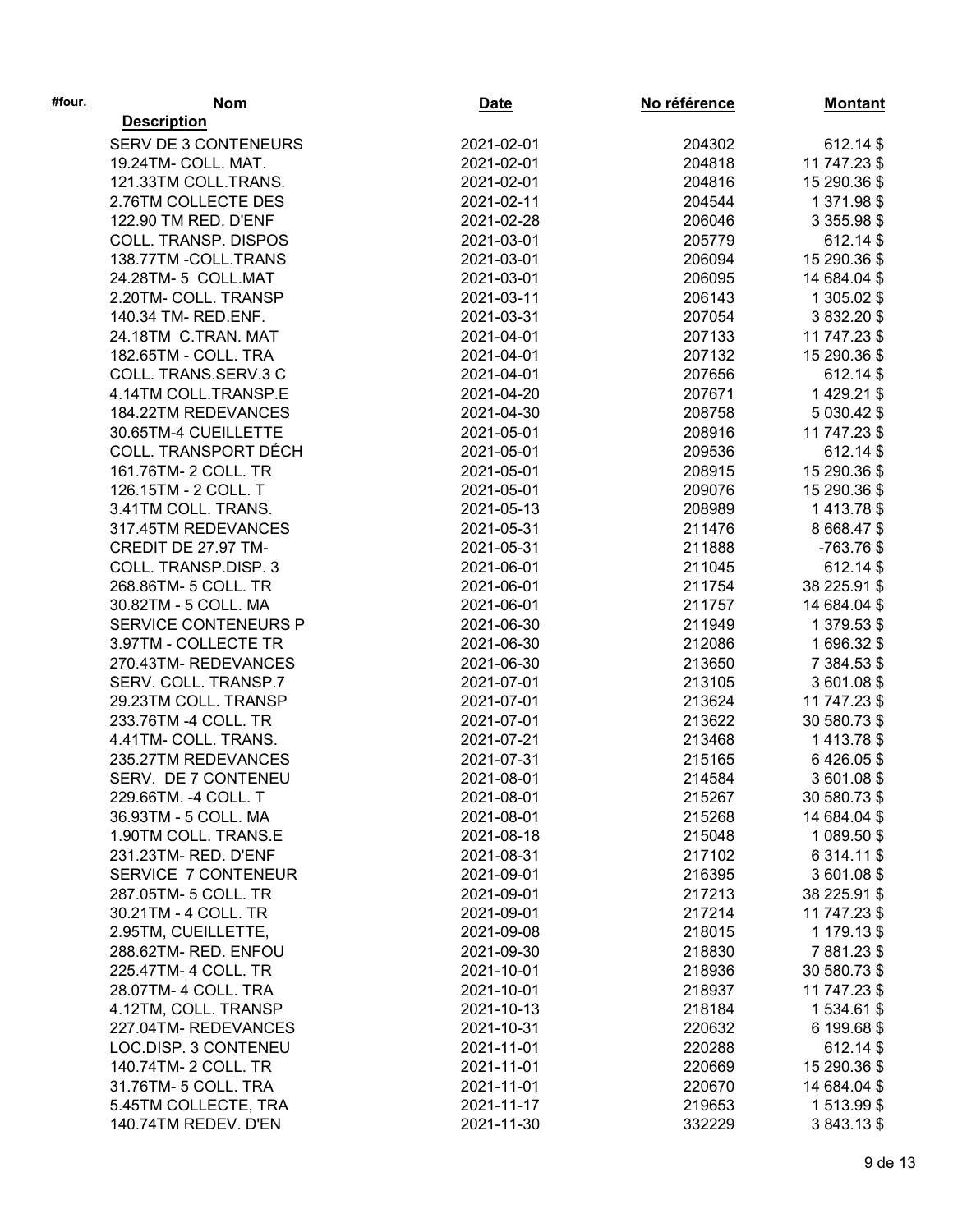| #four.             | <b>Nom</b>                      | <b>Date</b>                    | No référence | <b>Montant</b>  |
|--------------------|---------------------------------|--------------------------------|--------------|-----------------|
|                    | <b>Description</b>              |                                |              |                 |
|                    | LOC., DISPOSITION, 3            | 2021-12-01                     | 221872       | 612.14 \$       |
|                    | 200.73TM- 3 COLL. TR            | 2021-12-01                     | 221170       | 22 935.54 \$    |
|                    | 3.12 TM- COLLECTE EN            | 2021-12-13                     | 222143       | 1 343.17 \$     |
|                    | 202.03TM-REDEVANCES             | 2021-12-31                     | 222909       | 5 5 24.12 \$    |
|                    |                                 | Total des factures du groupe : |              | 540 030.20      |
| ROCH <sub>50</sub> | <b>ROCH GAUTHIER &amp; FILS</b> |                                |              |                 |
|                    | MATERIAUX-RÉNOVATIO             | 2021-01-07                     | 101179493-1  | 2 567.56 \$     |
|                    | PORTE-FENETRES-CH               | 2021-02-01                     | 1183164      | 1 255.90 \$     |
|                    | 130 TABLES DE PIQUE             | 2021-04-01                     | 1188864      | 19 281.31 \$    |
|                    | <b>BOIS TRAITE POUR QUA</b>     | 2021-05-10                     | 1195029      | 558.47 \$       |
|                    | 10 PIEUX - REPARATIO            | 2021-05-11                     | 1195117      | 618.00 \$       |
|                    | EPINETTE, ASPANITE,             | 2021-07-02                     | 1203816      | 751.39 \$       |
|                    | MATERIAUX-RÉNOVATIO             | 2021-09-22                     | 1214833      | 1693.95\$       |
|                    | 16 MCX EPINETTE, 5 A            | 2021-10-14                     | 101220124-1  | 504.28 \$       |
|                    |                                 | Total des factures du groupe : |              | 27 230.86       |
| SCEL50             | <b>SCELLEMENT FLEXTECH</b>      |                                |              |                 |
|                    | <b>SCELLANT PROTECTEUR</b>      | 2021-10-04                     | 2123         | 92 692.85 \$    |
|                    |                                 | Total des factures du groupe : |              | 92 692.85       |
| SERV60             | <b>SERVICES DE REBUTS</b>       |                                |              |                 |
|                    | NET.DEGRILLEUR U.FIL            | 2021-01-28                     | 141196       | 988.79 \$       |
|                    | 6HRES - COMBO#1 NE              | 2021-02-11                     | 141247       | 2 558.19 \$     |
|                    | 8HRES - COMBO #2 - S            | 2021-03-17                     | 141748       | 3 374.52 \$     |
|                    | 8.5HRES NETTOYAGE RE            | 2021-03-23                     | 141784       | 3784.11\$       |
|                    | RESEAU PLUVAIL BRISE            | 2021-03-26                     | 142065       | 638.11 \$       |
|                    | 8HRES SUPER VACUMM E            | 2021-04-29                     | 142595       | 2730.66\$       |
|                    | 8HRES CAMION VACUMM-            | 2021-05-10                     | 142843       | 3 196.31 \$     |
|                    | NETTOYAGE DE 3 STATI            | 2021-05-13                     | 143242       | 3 371.65 \$     |
|                    | 7.5HRES - NETTOYAGE S           | 2021-05-14                     | 143290       | 4 004.01 \$     |
|                    | POMPAGE D'URGENCE -             | 2021-05-30                     | 144017       | 4 564.51 \$     |
|                    | 5HRES COMBO #2 SUPER            | 2021-06-11                     | 144641       | 2788.14\$       |
|                    | 5HRES - POMP. URGENC            | 2021-07-14                     | 145092       | 2466.21\$       |
|                    | 8.5HRES - NETTOYAGE             | 2021-08-11                     | 146450       | 4 199.47 \$     |
|                    | <b>3HRES NETTOYAGE D'EG</b>     | 2021-08-12                     | 146449       | 3 374.52 \$     |
|                    | 7.5HRES NETTOYAGE, P            | 2021-08-24                     | 146651       | 3659.08\$       |
|                    | 6.5HRES - COMB0 #1 E            | 2021-09-20                     | 147478       | 3 118.70 \$     |
|                    | 6HRES - NETT. REGARD            | 2021-09-27                     | 147288       | 3 006.60 \$     |
|                    | 8HRES - COMBO #1 - P            | 2021-09-29                     | 147781       | 3 857.41 \$     |
|                    | 6.5HRES - COMBO #1-             | 2021-10-01                     | 147782       | 3 118.70 \$     |
|                    | 6HRES SERVICE CAMERA            | 2021-10-05                     | 148966       | 1 402.70 \$     |
|                    | 7.5HRES SUPER VACC E            | 2021-10-18                     | 148970       | 2974.98\$       |
|                    | 8.70HRES INSP. PAR C            | 2021-10-18                     | 148971       | 2 050.00 \$     |
|                    | 6 VIDANGES - FOSSES             | 2021-10-21                     | 149157       | 1 310.72 \$     |
|                    | NETT. 4 STA.POMPAGE-            | 2021-10-29                     | 148984       | 3 173.31 \$     |
|                    | 3HRES - COMBO #1 - D            | 2021-11-19                     | 149914       | 1586.66\$       |
|                    | 5HRES - URGENCE DE P            | 2021-11-20                     | 150071       | 2 374.23 \$     |
|                    | APPEL D'URGENCE - BR            | 2021-12-05                     | 150528       | 2 012.06 \$     |
|                    |                                 | Total des factures du groupe : |              | 75 684.35       |
| SHEL30             | <b>SHELLEX GROUPE</b>           |                                |              |                 |
|                    | RECO.C. SANITAIRES,             | 2021-01-30                     | 15038        | 4 4 8 4 .0 3 \$ |
|                    | R.COND. SANITAIRES,             | 2021-02-27                     | 15191        | 2 242.01 \$     |
|                    | HP-RECONST.CONDUITS             | 2021-03-31                     | 15290        | 6726.04\$       |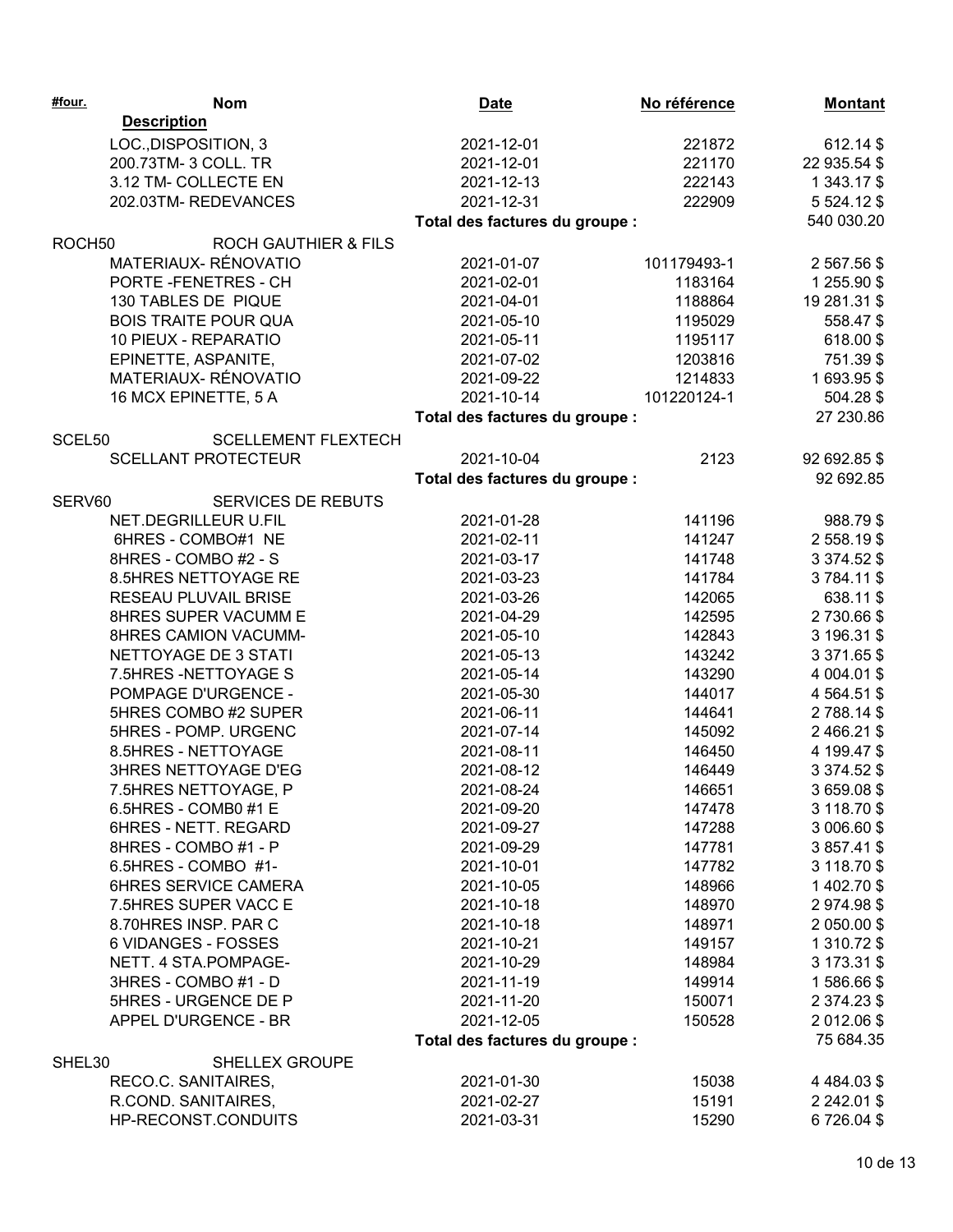| #four. | <b>Nom</b>                  | <b>Date</b>                    | No référence | <b>Montant</b>  |
|--------|-----------------------------|--------------------------------|--------------|-----------------|
|        | <b>Description</b>          |                                |              |                 |
|        | RECONST.C. SANITAIRE        | 2021-04-30                     | 15499        | 8 479.41 \$     |
|        | HP-RECONST.CONDUITS         | 2021-05-31                     | 15708        | 9916.59\$       |
|        | HP-RECONST.CONDUITS         | 2021-06-30                     | 15774        | 3 305.53 \$     |
|        | HP-RECONST.CONDUITS         | 2021-07-31                     | 16038        | 1 149.75 \$     |
|        | <b>REC.CONDUITS SANITAI</b> | 2021-10-28                     | 16427        | 3 377.40 \$     |
|        |                             | Total des factures du groupe : |              | 39 680.76       |
| SOLN50 | <b>SOLNOR</b>               |                                |              |                 |
|        | ETUDE ENVIRON. PHASE        | 2021-02-04                     | 1542         | 1724.63 \$      |
|        | ET. ENVI. PHASE 1-S         | 2021-02-04                     | 1543         | 1724.63 \$      |
|        | <b>CARACTERISATION DES</b>  | 2021-02-24                     | 1551         | 10 577.70 \$    |
|        | <b>CARACTERISATION DES</b>  | 2021-04-06                     | 1570         | 30 162.54 \$    |
|        |                             | Total des factures du groupe : |              | 44 189.50       |
| STSV50 | SOCIETE-TRANSP.             |                                |              |                 |
|        |                             | 2021-01-31                     | 97-28022021  | 2 448.40 \$     |
|        | <b>TRANSPORT COLLECTIF</b>  | 2021-01-31                     | 97-31012021  | 2822.38\$       |
|        | CIRCUIT 99 QUOTE-PA         | 2021-01-31                     | 99-31012021  | $-3928.65$ \$   |
|        | CICRCUIT 99 QUOTE-P         | 2021-02-28                     | 99-28022021  | 2 2 2 6 .94 \$  |
|        | CIRCUIT 99 - QUOTE P        | 2021-03-01                     | 99-30112021  | 3 994.24 \$     |
|        | <b>TRANSPORT COLLECTIF</b>  | 2021-03-31                     | 97-3103021   | 3 390.04 \$     |
|        | CIRCUIT 99 - QUOTE P        | 2021-03-31                     | 99-31032021  | 2682.89 \$      |
|        | <b>TRANSPORT COLLECTIF</b>  | 2021-04-30                     | 97-30042021  | 2 607.83 \$     |
|        | <b>CIRCUIT 99 QUOTE-PAR</b> | 2021-04-30                     | 99-30042021  | 9 504.08 \$     |
|        | <b>TRANSPORT COLLECTIF</b>  | 2021-05-31                     | 97-31052021  | 4 4 9 1.45 \$   |
|        | CIRCUIT 99 - QUOTE P        | 2021-05-31                     | 99-31052021  | 2458.39\$       |
|        | <b>TRANSPORT COLLECTIF</b>  | 2021-06-30                     | 97-30062021  | 4 061.22 \$     |
|        | CIRCUIT 99 - QUOTE-P        | 2021-06-30                     | 99-30062021  | 2 316.07 \$     |
|        | CIRCUIT 99 - QUOTE-P        | 2021-06-30                     | 99-30032021  | $-2316.07$ \$   |
|        | CIRCUIT 99 - QUOTE-P        | 2021-06-30                     | 99 30062021  | 2 316.07 \$     |
|        | <b>TRANSPORT COLLECTIF</b>  | 2021-07-21                     | 97-31072021  | $-5440.25$ \$   |
|        | <b>TRANSPORT COLLECTIF</b>  | 2021-07-31                     | 97-31072021  | 5440.25\$       |
|        | CICUIT 99 - QUOTE PA        | 2021-07-31                     | 99-31072021  | $-16$ 181.48 \$ |
|        | CIRCUIT 99 - QUOTE P        | 2021-07-31                     | 99-31072021  | 16 181.48 \$    |
|        | <b>TRANSPORT COLLECTIF</b>  | 2021-07-31                     | 97 31072021  | 5440.25\$       |
|        | <b>CIRCUIT 99 QUOTE-PAR</b> | 2021-07-31                     | 99 31072021  | $-16$ 181.48 \$ |
|        | <b>TRANSPORT COLLECTIF</b>  | 2021-08-31                     | 97-31082021  | 6 536.55 \$     |
|        | CIRCUIT 99 QUOTE-PA         | 2021-08-31                     | 99-31082021  | 2638.34\$       |
|        | <b>TRANSPORT COLLECTIF</b>  | 2021-09-30                     | 97-30092021  | 7 397.81 \$     |
|        | CIRCUIT 99 - QUOTE P        | 2021-09-30                     | 99-30092021  | 3 968.11 \$     |
|        | CIRCUIT 99 QUOTE-PAR        | 2021-10-31                     | 99-31102021  | 3 806.28 \$     |
|        | <b>TRANSPORT COLLECTIF</b>  | 2021-10-31                     | 97-31102021  | 7917.03\$       |
|        | <b>TRANSPORT COLLECTIF</b>  | 2021-11-30                     | 97-30112021  | 7817.15\$       |
|        |                             | Total des factures du groupe : |              | 68 415.32       |
| TELU40 | <b>TELUS MOBILITE</b>       |                                |              |                 |
|        | <b>CELLULAIRES - TABLET</b> | 2021-01-31                     | 23677586109  | 1882.57\$       |
|        | <b>CELLULAIRES - TABLET</b> | 2021-02-28                     | 23677586110  | 1831.37\$       |
|        | <b>CELLULAIRES -TABLETT</b> | 2021-03-31                     | 23677586111  | 1881.66\$       |
|        | <b>CELLULAIRES - IPAD-</b>  | 2021-04-30                     | 23677393111  | 503.61 \$       |
|        | <b>CELLULAIRES- TABLETT</b> | 2021-04-30                     | 23677586112  | 1842.60\$       |
|        | <b>CELLULAIRES - IPAD -</b> | 2021-05-31                     | 23677393112  | 819.62 \$       |
|        | <b>CELLULAIRES - TABLET</b> | 2021-05-31                     | 23677586113  | 1848.67\$       |
|        | <b>CELLULAIRES - IPAD -</b> | 2021-06-30                     | 23677393113  | 932.34 \$       |
|        | <b>CELLULAIRES - TABLET</b> | 2021-06-30                     | 23677586114  | 1853.77\$       |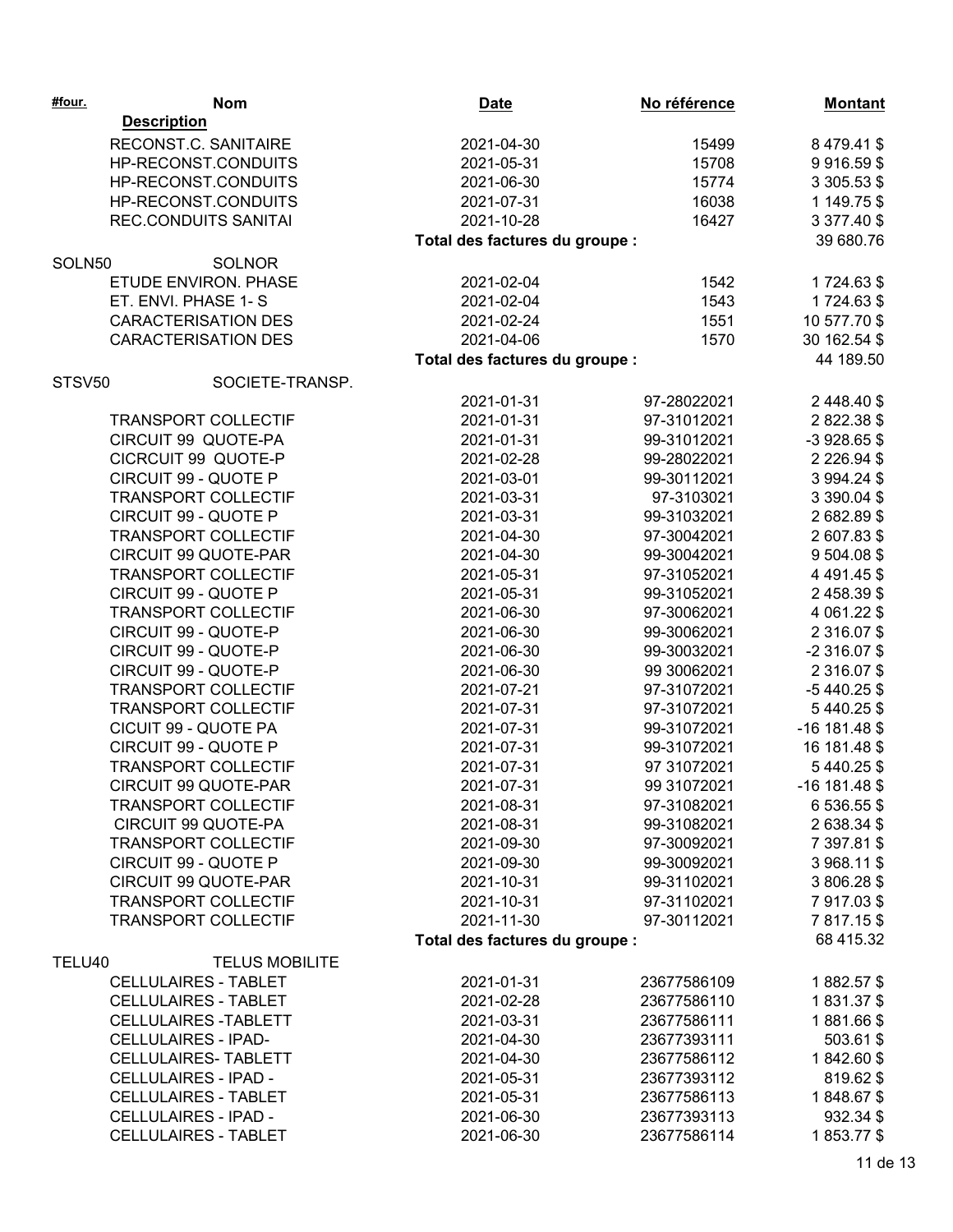| <b>Description</b><br><b>CELLULAIRES - TABLET</b><br>2021-07-31<br>1978.52\$<br>23677586115<br><b>CELLULAIRES - TABLET</b><br>2021-08-31<br>23677586116<br>1897.51\$<br><b>CELLULAIRES - TABLET</b><br>2021-09-30<br>23677586117<br>1769.64\$<br><b>CELLULAIRES - IPAD P</b><br>2021-09-30<br>2377393116<br>548.15\$<br><b>CELLULAIRES MODEM TA</b><br>2021-10-31<br>23677586118<br>1867.41\$<br><b>CELLULAIRES - MODEM</b><br>2021-11-30<br>23677586119<br>2 017.11 \$<br><b>CELULAIRES - MODEM -</b><br>2021-12-31<br>23677586120<br>2 465.95 \$<br>25 940.50<br>Total des factures du groupe :<br>THIBAULT & ASSOCIES<br>THIB50<br><b>ENTRETIEN ET REPARAT</b><br>2021-02-17<br>530121<br>19 750.05 \$<br>NOUVEAU - AUTOPOMPE<br>2021-03-24<br>530446<br>499 882.56 \$<br>20 TESTS D'APPAREILS<br>2021-07-28<br>1563.66\$<br>531708<br>521 196.27<br>Total des factures du groupe :<br>VALP75<br><b>LES SERVICES</b><br>1/12 C.CONCIERGERIE<br>2021-01-10<br>51509<br>3 104.69 \$<br>2/12 CONT.CONCIERGER<br>2021-02-10<br>51657<br>3 104.69 \$<br>3/12 CONT.CONCIERGER<br>2021-03-10<br>51835<br>3 104.69 \$<br>4/12 CONT. CONCIERGE<br>3 104.69 \$<br>2021-04-10<br>52048<br>5/12 CONT. CONCIERGE<br>2021-05-10<br>52249<br>3 104.69 \$<br>6/12 CONT. CONCIERGE<br>3 104.69 \$<br>2021-06-10<br>52448<br>7/12 CONT. CONCIERGE<br>2021-07-09<br>52640<br>3 104.69 \$<br>8/12 CONT. CONCIER.<br>3 104.69 \$<br>2021-08-10<br>52851<br>9/12 CONT. CONCIERGE<br>3 104.69 \$<br>2021-09-15<br>53115<br>10/12 CONT. CONCIERG<br>3 104.69 \$<br>2021-10-15<br>53271<br><b>ENTRETIEN MENAGER 30</b><br>2021-11-08<br>53436<br>770.33 \$<br>11/12 CONT. CONCIERG<br>2021-11-10<br>53401<br>3 104.69 \$<br>12/12 CONT. CONCIER<br>2021-12-20<br>53669<br>3 104.69 \$<br>38 026.61<br>Total des factures du groupe :<br>ME SUZANNE VINCENT IN<br>VINC40<br><b>ACHAT DES P.LOTS 168</b><br>2021-07-20<br>2021-01-020<br>136 000.00 \$<br><b>ACHAT PARCELLES LOTS</b><br>2021-07-20<br>RES2021-01-020<br>136 000.00 \$<br>TAXESIMP2019<br>SELON ENTENTE REMB.<br>2021-07-20<br>-7 099.25 \$<br><b>ANNULATION FACTURE</b><br>2021-07-20<br>2021-01-020<br>$-136000.00$ \$<br>128 900.75<br>Total des factures du groupe :<br>WEXC50<br><b>WEX CANADA LTD</b><br><b>ESSENCE -VEHICULES -</b><br>2 166.25 \$<br>2021-01-23<br>69717849<br><b>ESSENCE - VEHICULES</b><br>2021-02-22<br>70252237<br>3659.91\$<br>70776634<br>3616.97\$<br><b>ESSENCE VEHICULES-B</b><br>2021-03-23<br><b>ESSENCE - VEHICULES</b><br>4 303.75 \$<br>2021-04-23<br>71308959<br><b>ESSENCE - VEHICULES</b><br>4799.46\$<br>2021-05-23<br>71846738<br><b>ESSENCES - VEHICULES</b><br>7 096.95 \$<br>2021-06-23<br>72389598<br><b>ESSENCE - VEHICULES-</b><br>2021-07-23<br>5745.88\$<br>72941796<br><b>ESSENCE - VEHICULES</b><br>2021-08-23<br>73504055<br>5960.98\$<br><b>ESSENCE - VEHICULES</b><br>2021-09-23<br>5469.90\$<br>74197215<br><b>ESSENCE-VEHICULES -</b><br>4426.76\$<br>2021-10-23<br>75132736<br>2021-11-23<br>5 258.11 \$<br><b>ESSENCE - VEHICULES</b><br>75965299<br><b>ESSENCE DIESEL - VEH</b><br>2021-12-31<br>5 362.46 \$<br>76889087<br>57 867.38<br>Total des factures du groupe :<br>WOLS50<br><b>WOLSELEY CANADA INC</b><br>.PIECES POUR AQUEDUC<br>2021-01-21<br>969166<br>3 175.05 \$<br>REP. POUR AQUEDUC -<br>2021-03-21<br>1061939<br>644.48 \$ | #four. | <b>Nom</b> | <b>Date</b> | No référence | <b>Montant</b> |
|--------------------------------------------------------------------------------------------------------------------------------------------------------------------------------------------------------------------------------------------------------------------------------------------------------------------------------------------------------------------------------------------------------------------------------------------------------------------------------------------------------------------------------------------------------------------------------------------------------------------------------------------------------------------------------------------------------------------------------------------------------------------------------------------------------------------------------------------------------------------------------------------------------------------------------------------------------------------------------------------------------------------------------------------------------------------------------------------------------------------------------------------------------------------------------------------------------------------------------------------------------------------------------------------------------------------------------------------------------------------------------------------------------------------------------------------------------------------------------------------------------------------------------------------------------------------------------------------------------------------------------------------------------------------------------------------------------------------------------------------------------------------------------------------------------------------------------------------------------------------------------------------------------------------------------------------------------------------------------------------------------------------------------------------------------------------------------------------------------------------------------------------------------------------------------------------------------------------------------------------------------------------------------------------------------------------------------------------------------------------------------------------------------------------------------------------------------------------------------------------------------------------------------------------------------------------------------------------------------------------------------------------------------------------------------------------------------------------------------------------------------------------------------------------------------------------------------------------------------------------------------------------------------------------------------------------------------------------------------------------------------------------------------------------------------------------------------------------------------------------------------------------------------------------------------------------------------------------------------------------------------------------------------------------------------------------------------------------------|--------|------------|-------------|--------------|----------------|
|                                                                                                                                                                                                                                                                                                                                                                                                                                                                                                                                                                                                                                                                                                                                                                                                                                                                                                                                                                                                                                                                                                                                                                                                                                                                                                                                                                                                                                                                                                                                                                                                                                                                                                                                                                                                                                                                                                                                                                                                                                                                                                                                                                                                                                                                                                                                                                                                                                                                                                                                                                                                                                                                                                                                                                                                                                                                                                                                                                                                                                                                                                                                                                                                                                                                                                                                                  |        |            |             |              |                |
|                                                                                                                                                                                                                                                                                                                                                                                                                                                                                                                                                                                                                                                                                                                                                                                                                                                                                                                                                                                                                                                                                                                                                                                                                                                                                                                                                                                                                                                                                                                                                                                                                                                                                                                                                                                                                                                                                                                                                                                                                                                                                                                                                                                                                                                                                                                                                                                                                                                                                                                                                                                                                                                                                                                                                                                                                                                                                                                                                                                                                                                                                                                                                                                                                                                                                                                                                  |        |            |             |              |                |
|                                                                                                                                                                                                                                                                                                                                                                                                                                                                                                                                                                                                                                                                                                                                                                                                                                                                                                                                                                                                                                                                                                                                                                                                                                                                                                                                                                                                                                                                                                                                                                                                                                                                                                                                                                                                                                                                                                                                                                                                                                                                                                                                                                                                                                                                                                                                                                                                                                                                                                                                                                                                                                                                                                                                                                                                                                                                                                                                                                                                                                                                                                                                                                                                                                                                                                                                                  |        |            |             |              |                |
|                                                                                                                                                                                                                                                                                                                                                                                                                                                                                                                                                                                                                                                                                                                                                                                                                                                                                                                                                                                                                                                                                                                                                                                                                                                                                                                                                                                                                                                                                                                                                                                                                                                                                                                                                                                                                                                                                                                                                                                                                                                                                                                                                                                                                                                                                                                                                                                                                                                                                                                                                                                                                                                                                                                                                                                                                                                                                                                                                                                                                                                                                                                                                                                                                                                                                                                                                  |        |            |             |              |                |
|                                                                                                                                                                                                                                                                                                                                                                                                                                                                                                                                                                                                                                                                                                                                                                                                                                                                                                                                                                                                                                                                                                                                                                                                                                                                                                                                                                                                                                                                                                                                                                                                                                                                                                                                                                                                                                                                                                                                                                                                                                                                                                                                                                                                                                                                                                                                                                                                                                                                                                                                                                                                                                                                                                                                                                                                                                                                                                                                                                                                                                                                                                                                                                                                                                                                                                                                                  |        |            |             |              |                |
|                                                                                                                                                                                                                                                                                                                                                                                                                                                                                                                                                                                                                                                                                                                                                                                                                                                                                                                                                                                                                                                                                                                                                                                                                                                                                                                                                                                                                                                                                                                                                                                                                                                                                                                                                                                                                                                                                                                                                                                                                                                                                                                                                                                                                                                                                                                                                                                                                                                                                                                                                                                                                                                                                                                                                                                                                                                                                                                                                                                                                                                                                                                                                                                                                                                                                                                                                  |        |            |             |              |                |
|                                                                                                                                                                                                                                                                                                                                                                                                                                                                                                                                                                                                                                                                                                                                                                                                                                                                                                                                                                                                                                                                                                                                                                                                                                                                                                                                                                                                                                                                                                                                                                                                                                                                                                                                                                                                                                                                                                                                                                                                                                                                                                                                                                                                                                                                                                                                                                                                                                                                                                                                                                                                                                                                                                                                                                                                                                                                                                                                                                                                                                                                                                                                                                                                                                                                                                                                                  |        |            |             |              |                |
|                                                                                                                                                                                                                                                                                                                                                                                                                                                                                                                                                                                                                                                                                                                                                                                                                                                                                                                                                                                                                                                                                                                                                                                                                                                                                                                                                                                                                                                                                                                                                                                                                                                                                                                                                                                                                                                                                                                                                                                                                                                                                                                                                                                                                                                                                                                                                                                                                                                                                                                                                                                                                                                                                                                                                                                                                                                                                                                                                                                                                                                                                                                                                                                                                                                                                                                                                  |        |            |             |              |                |
|                                                                                                                                                                                                                                                                                                                                                                                                                                                                                                                                                                                                                                                                                                                                                                                                                                                                                                                                                                                                                                                                                                                                                                                                                                                                                                                                                                                                                                                                                                                                                                                                                                                                                                                                                                                                                                                                                                                                                                                                                                                                                                                                                                                                                                                                                                                                                                                                                                                                                                                                                                                                                                                                                                                                                                                                                                                                                                                                                                                                                                                                                                                                                                                                                                                                                                                                                  |        |            |             |              |                |
|                                                                                                                                                                                                                                                                                                                                                                                                                                                                                                                                                                                                                                                                                                                                                                                                                                                                                                                                                                                                                                                                                                                                                                                                                                                                                                                                                                                                                                                                                                                                                                                                                                                                                                                                                                                                                                                                                                                                                                                                                                                                                                                                                                                                                                                                                                                                                                                                                                                                                                                                                                                                                                                                                                                                                                                                                                                                                                                                                                                                                                                                                                                                                                                                                                                                                                                                                  |        |            |             |              |                |
|                                                                                                                                                                                                                                                                                                                                                                                                                                                                                                                                                                                                                                                                                                                                                                                                                                                                                                                                                                                                                                                                                                                                                                                                                                                                                                                                                                                                                                                                                                                                                                                                                                                                                                                                                                                                                                                                                                                                                                                                                                                                                                                                                                                                                                                                                                                                                                                                                                                                                                                                                                                                                                                                                                                                                                                                                                                                                                                                                                                                                                                                                                                                                                                                                                                                                                                                                  |        |            |             |              |                |
|                                                                                                                                                                                                                                                                                                                                                                                                                                                                                                                                                                                                                                                                                                                                                                                                                                                                                                                                                                                                                                                                                                                                                                                                                                                                                                                                                                                                                                                                                                                                                                                                                                                                                                                                                                                                                                                                                                                                                                                                                                                                                                                                                                                                                                                                                                                                                                                                                                                                                                                                                                                                                                                                                                                                                                                                                                                                                                                                                                                                                                                                                                                                                                                                                                                                                                                                                  |        |            |             |              |                |
|                                                                                                                                                                                                                                                                                                                                                                                                                                                                                                                                                                                                                                                                                                                                                                                                                                                                                                                                                                                                                                                                                                                                                                                                                                                                                                                                                                                                                                                                                                                                                                                                                                                                                                                                                                                                                                                                                                                                                                                                                                                                                                                                                                                                                                                                                                                                                                                                                                                                                                                                                                                                                                                                                                                                                                                                                                                                                                                                                                                                                                                                                                                                                                                                                                                                                                                                                  |        |            |             |              |                |
|                                                                                                                                                                                                                                                                                                                                                                                                                                                                                                                                                                                                                                                                                                                                                                                                                                                                                                                                                                                                                                                                                                                                                                                                                                                                                                                                                                                                                                                                                                                                                                                                                                                                                                                                                                                                                                                                                                                                                                                                                                                                                                                                                                                                                                                                                                                                                                                                                                                                                                                                                                                                                                                                                                                                                                                                                                                                                                                                                                                                                                                                                                                                                                                                                                                                                                                                                  |        |            |             |              |                |
|                                                                                                                                                                                                                                                                                                                                                                                                                                                                                                                                                                                                                                                                                                                                                                                                                                                                                                                                                                                                                                                                                                                                                                                                                                                                                                                                                                                                                                                                                                                                                                                                                                                                                                                                                                                                                                                                                                                                                                                                                                                                                                                                                                                                                                                                                                                                                                                                                                                                                                                                                                                                                                                                                                                                                                                                                                                                                                                                                                                                                                                                                                                                                                                                                                                                                                                                                  |        |            |             |              |                |
|                                                                                                                                                                                                                                                                                                                                                                                                                                                                                                                                                                                                                                                                                                                                                                                                                                                                                                                                                                                                                                                                                                                                                                                                                                                                                                                                                                                                                                                                                                                                                                                                                                                                                                                                                                                                                                                                                                                                                                                                                                                                                                                                                                                                                                                                                                                                                                                                                                                                                                                                                                                                                                                                                                                                                                                                                                                                                                                                                                                                                                                                                                                                                                                                                                                                                                                                                  |        |            |             |              |                |
|                                                                                                                                                                                                                                                                                                                                                                                                                                                                                                                                                                                                                                                                                                                                                                                                                                                                                                                                                                                                                                                                                                                                                                                                                                                                                                                                                                                                                                                                                                                                                                                                                                                                                                                                                                                                                                                                                                                                                                                                                                                                                                                                                                                                                                                                                                                                                                                                                                                                                                                                                                                                                                                                                                                                                                                                                                                                                                                                                                                                                                                                                                                                                                                                                                                                                                                                                  |        |            |             |              |                |
|                                                                                                                                                                                                                                                                                                                                                                                                                                                                                                                                                                                                                                                                                                                                                                                                                                                                                                                                                                                                                                                                                                                                                                                                                                                                                                                                                                                                                                                                                                                                                                                                                                                                                                                                                                                                                                                                                                                                                                                                                                                                                                                                                                                                                                                                                                                                                                                                                                                                                                                                                                                                                                                                                                                                                                                                                                                                                                                                                                                                                                                                                                                                                                                                                                                                                                                                                  |        |            |             |              |                |
|                                                                                                                                                                                                                                                                                                                                                                                                                                                                                                                                                                                                                                                                                                                                                                                                                                                                                                                                                                                                                                                                                                                                                                                                                                                                                                                                                                                                                                                                                                                                                                                                                                                                                                                                                                                                                                                                                                                                                                                                                                                                                                                                                                                                                                                                                                                                                                                                                                                                                                                                                                                                                                                                                                                                                                                                                                                                                                                                                                                                                                                                                                                                                                                                                                                                                                                                                  |        |            |             |              |                |
|                                                                                                                                                                                                                                                                                                                                                                                                                                                                                                                                                                                                                                                                                                                                                                                                                                                                                                                                                                                                                                                                                                                                                                                                                                                                                                                                                                                                                                                                                                                                                                                                                                                                                                                                                                                                                                                                                                                                                                                                                                                                                                                                                                                                                                                                                                                                                                                                                                                                                                                                                                                                                                                                                                                                                                                                                                                                                                                                                                                                                                                                                                                                                                                                                                                                                                                                                  |        |            |             |              |                |
|                                                                                                                                                                                                                                                                                                                                                                                                                                                                                                                                                                                                                                                                                                                                                                                                                                                                                                                                                                                                                                                                                                                                                                                                                                                                                                                                                                                                                                                                                                                                                                                                                                                                                                                                                                                                                                                                                                                                                                                                                                                                                                                                                                                                                                                                                                                                                                                                                                                                                                                                                                                                                                                                                                                                                                                                                                                                                                                                                                                                                                                                                                                                                                                                                                                                                                                                                  |        |            |             |              |                |
|                                                                                                                                                                                                                                                                                                                                                                                                                                                                                                                                                                                                                                                                                                                                                                                                                                                                                                                                                                                                                                                                                                                                                                                                                                                                                                                                                                                                                                                                                                                                                                                                                                                                                                                                                                                                                                                                                                                                                                                                                                                                                                                                                                                                                                                                                                                                                                                                                                                                                                                                                                                                                                                                                                                                                                                                                                                                                                                                                                                                                                                                                                                                                                                                                                                                                                                                                  |        |            |             |              |                |
|                                                                                                                                                                                                                                                                                                                                                                                                                                                                                                                                                                                                                                                                                                                                                                                                                                                                                                                                                                                                                                                                                                                                                                                                                                                                                                                                                                                                                                                                                                                                                                                                                                                                                                                                                                                                                                                                                                                                                                                                                                                                                                                                                                                                                                                                                                                                                                                                                                                                                                                                                                                                                                                                                                                                                                                                                                                                                                                                                                                                                                                                                                                                                                                                                                                                                                                                                  |        |            |             |              |                |
|                                                                                                                                                                                                                                                                                                                                                                                                                                                                                                                                                                                                                                                                                                                                                                                                                                                                                                                                                                                                                                                                                                                                                                                                                                                                                                                                                                                                                                                                                                                                                                                                                                                                                                                                                                                                                                                                                                                                                                                                                                                                                                                                                                                                                                                                                                                                                                                                                                                                                                                                                                                                                                                                                                                                                                                                                                                                                                                                                                                                                                                                                                                                                                                                                                                                                                                                                  |        |            |             |              |                |
|                                                                                                                                                                                                                                                                                                                                                                                                                                                                                                                                                                                                                                                                                                                                                                                                                                                                                                                                                                                                                                                                                                                                                                                                                                                                                                                                                                                                                                                                                                                                                                                                                                                                                                                                                                                                                                                                                                                                                                                                                                                                                                                                                                                                                                                                                                                                                                                                                                                                                                                                                                                                                                                                                                                                                                                                                                                                                                                                                                                                                                                                                                                                                                                                                                                                                                                                                  |        |            |             |              |                |
|                                                                                                                                                                                                                                                                                                                                                                                                                                                                                                                                                                                                                                                                                                                                                                                                                                                                                                                                                                                                                                                                                                                                                                                                                                                                                                                                                                                                                                                                                                                                                                                                                                                                                                                                                                                                                                                                                                                                                                                                                                                                                                                                                                                                                                                                                                                                                                                                                                                                                                                                                                                                                                                                                                                                                                                                                                                                                                                                                                                                                                                                                                                                                                                                                                                                                                                                                  |        |            |             |              |                |
|                                                                                                                                                                                                                                                                                                                                                                                                                                                                                                                                                                                                                                                                                                                                                                                                                                                                                                                                                                                                                                                                                                                                                                                                                                                                                                                                                                                                                                                                                                                                                                                                                                                                                                                                                                                                                                                                                                                                                                                                                                                                                                                                                                                                                                                                                                                                                                                                                                                                                                                                                                                                                                                                                                                                                                                                                                                                                                                                                                                                                                                                                                                                                                                                                                                                                                                                                  |        |            |             |              |                |
|                                                                                                                                                                                                                                                                                                                                                                                                                                                                                                                                                                                                                                                                                                                                                                                                                                                                                                                                                                                                                                                                                                                                                                                                                                                                                                                                                                                                                                                                                                                                                                                                                                                                                                                                                                                                                                                                                                                                                                                                                                                                                                                                                                                                                                                                                                                                                                                                                                                                                                                                                                                                                                                                                                                                                                                                                                                                                                                                                                                                                                                                                                                                                                                                                                                                                                                                                  |        |            |             |              |                |
|                                                                                                                                                                                                                                                                                                                                                                                                                                                                                                                                                                                                                                                                                                                                                                                                                                                                                                                                                                                                                                                                                                                                                                                                                                                                                                                                                                                                                                                                                                                                                                                                                                                                                                                                                                                                                                                                                                                                                                                                                                                                                                                                                                                                                                                                                                                                                                                                                                                                                                                                                                                                                                                                                                                                                                                                                                                                                                                                                                                                                                                                                                                                                                                                                                                                                                                                                  |        |            |             |              |                |
|                                                                                                                                                                                                                                                                                                                                                                                                                                                                                                                                                                                                                                                                                                                                                                                                                                                                                                                                                                                                                                                                                                                                                                                                                                                                                                                                                                                                                                                                                                                                                                                                                                                                                                                                                                                                                                                                                                                                                                                                                                                                                                                                                                                                                                                                                                                                                                                                                                                                                                                                                                                                                                                                                                                                                                                                                                                                                                                                                                                                                                                                                                                                                                                                                                                                                                                                                  |        |            |             |              |                |
|                                                                                                                                                                                                                                                                                                                                                                                                                                                                                                                                                                                                                                                                                                                                                                                                                                                                                                                                                                                                                                                                                                                                                                                                                                                                                                                                                                                                                                                                                                                                                                                                                                                                                                                                                                                                                                                                                                                                                                                                                                                                                                                                                                                                                                                                                                                                                                                                                                                                                                                                                                                                                                                                                                                                                                                                                                                                                                                                                                                                                                                                                                                                                                                                                                                                                                                                                  |        |            |             |              |                |
|                                                                                                                                                                                                                                                                                                                                                                                                                                                                                                                                                                                                                                                                                                                                                                                                                                                                                                                                                                                                                                                                                                                                                                                                                                                                                                                                                                                                                                                                                                                                                                                                                                                                                                                                                                                                                                                                                                                                                                                                                                                                                                                                                                                                                                                                                                                                                                                                                                                                                                                                                                                                                                                                                                                                                                                                                                                                                                                                                                                                                                                                                                                                                                                                                                                                                                                                                  |        |            |             |              |                |
|                                                                                                                                                                                                                                                                                                                                                                                                                                                                                                                                                                                                                                                                                                                                                                                                                                                                                                                                                                                                                                                                                                                                                                                                                                                                                                                                                                                                                                                                                                                                                                                                                                                                                                                                                                                                                                                                                                                                                                                                                                                                                                                                                                                                                                                                                                                                                                                                                                                                                                                                                                                                                                                                                                                                                                                                                                                                                                                                                                                                                                                                                                                                                                                                                                                                                                                                                  |        |            |             |              |                |
|                                                                                                                                                                                                                                                                                                                                                                                                                                                                                                                                                                                                                                                                                                                                                                                                                                                                                                                                                                                                                                                                                                                                                                                                                                                                                                                                                                                                                                                                                                                                                                                                                                                                                                                                                                                                                                                                                                                                                                                                                                                                                                                                                                                                                                                                                                                                                                                                                                                                                                                                                                                                                                                                                                                                                                                                                                                                                                                                                                                                                                                                                                                                                                                                                                                                                                                                                  |        |            |             |              |                |
|                                                                                                                                                                                                                                                                                                                                                                                                                                                                                                                                                                                                                                                                                                                                                                                                                                                                                                                                                                                                                                                                                                                                                                                                                                                                                                                                                                                                                                                                                                                                                                                                                                                                                                                                                                                                                                                                                                                                                                                                                                                                                                                                                                                                                                                                                                                                                                                                                                                                                                                                                                                                                                                                                                                                                                                                                                                                                                                                                                                                                                                                                                                                                                                                                                                                                                                                                  |        |            |             |              |                |
|                                                                                                                                                                                                                                                                                                                                                                                                                                                                                                                                                                                                                                                                                                                                                                                                                                                                                                                                                                                                                                                                                                                                                                                                                                                                                                                                                                                                                                                                                                                                                                                                                                                                                                                                                                                                                                                                                                                                                                                                                                                                                                                                                                                                                                                                                                                                                                                                                                                                                                                                                                                                                                                                                                                                                                                                                                                                                                                                                                                                                                                                                                                                                                                                                                                                                                                                                  |        |            |             |              |                |
|                                                                                                                                                                                                                                                                                                                                                                                                                                                                                                                                                                                                                                                                                                                                                                                                                                                                                                                                                                                                                                                                                                                                                                                                                                                                                                                                                                                                                                                                                                                                                                                                                                                                                                                                                                                                                                                                                                                                                                                                                                                                                                                                                                                                                                                                                                                                                                                                                                                                                                                                                                                                                                                                                                                                                                                                                                                                                                                                                                                                                                                                                                                                                                                                                                                                                                                                                  |        |            |             |              |                |
|                                                                                                                                                                                                                                                                                                                                                                                                                                                                                                                                                                                                                                                                                                                                                                                                                                                                                                                                                                                                                                                                                                                                                                                                                                                                                                                                                                                                                                                                                                                                                                                                                                                                                                                                                                                                                                                                                                                                                                                                                                                                                                                                                                                                                                                                                                                                                                                                                                                                                                                                                                                                                                                                                                                                                                                                                                                                                                                                                                                                                                                                                                                                                                                                                                                                                                                                                  |        |            |             |              |                |
|                                                                                                                                                                                                                                                                                                                                                                                                                                                                                                                                                                                                                                                                                                                                                                                                                                                                                                                                                                                                                                                                                                                                                                                                                                                                                                                                                                                                                                                                                                                                                                                                                                                                                                                                                                                                                                                                                                                                                                                                                                                                                                                                                                                                                                                                                                                                                                                                                                                                                                                                                                                                                                                                                                                                                                                                                                                                                                                                                                                                                                                                                                                                                                                                                                                                                                                                                  |        |            |             |              |                |
|                                                                                                                                                                                                                                                                                                                                                                                                                                                                                                                                                                                                                                                                                                                                                                                                                                                                                                                                                                                                                                                                                                                                                                                                                                                                                                                                                                                                                                                                                                                                                                                                                                                                                                                                                                                                                                                                                                                                                                                                                                                                                                                                                                                                                                                                                                                                                                                                                                                                                                                                                                                                                                                                                                                                                                                                                                                                                                                                                                                                                                                                                                                                                                                                                                                                                                                                                  |        |            |             |              |                |
|                                                                                                                                                                                                                                                                                                                                                                                                                                                                                                                                                                                                                                                                                                                                                                                                                                                                                                                                                                                                                                                                                                                                                                                                                                                                                                                                                                                                                                                                                                                                                                                                                                                                                                                                                                                                                                                                                                                                                                                                                                                                                                                                                                                                                                                                                                                                                                                                                                                                                                                                                                                                                                                                                                                                                                                                                                                                                                                                                                                                                                                                                                                                                                                                                                                                                                                                                  |        |            |             |              |                |
|                                                                                                                                                                                                                                                                                                                                                                                                                                                                                                                                                                                                                                                                                                                                                                                                                                                                                                                                                                                                                                                                                                                                                                                                                                                                                                                                                                                                                                                                                                                                                                                                                                                                                                                                                                                                                                                                                                                                                                                                                                                                                                                                                                                                                                                                                                                                                                                                                                                                                                                                                                                                                                                                                                                                                                                                                                                                                                                                                                                                                                                                                                                                                                                                                                                                                                                                                  |        |            |             |              |                |
|                                                                                                                                                                                                                                                                                                                                                                                                                                                                                                                                                                                                                                                                                                                                                                                                                                                                                                                                                                                                                                                                                                                                                                                                                                                                                                                                                                                                                                                                                                                                                                                                                                                                                                                                                                                                                                                                                                                                                                                                                                                                                                                                                                                                                                                                                                                                                                                                                                                                                                                                                                                                                                                                                                                                                                                                                                                                                                                                                                                                                                                                                                                                                                                                                                                                                                                                                  |        |            |             |              |                |
|                                                                                                                                                                                                                                                                                                                                                                                                                                                                                                                                                                                                                                                                                                                                                                                                                                                                                                                                                                                                                                                                                                                                                                                                                                                                                                                                                                                                                                                                                                                                                                                                                                                                                                                                                                                                                                                                                                                                                                                                                                                                                                                                                                                                                                                                                                                                                                                                                                                                                                                                                                                                                                                                                                                                                                                                                                                                                                                                                                                                                                                                                                                                                                                                                                                                                                                                                  |        |            |             |              |                |
|                                                                                                                                                                                                                                                                                                                                                                                                                                                                                                                                                                                                                                                                                                                                                                                                                                                                                                                                                                                                                                                                                                                                                                                                                                                                                                                                                                                                                                                                                                                                                                                                                                                                                                                                                                                                                                                                                                                                                                                                                                                                                                                                                                                                                                                                                                                                                                                                                                                                                                                                                                                                                                                                                                                                                                                                                                                                                                                                                                                                                                                                                                                                                                                                                                                                                                                                                  |        |            |             |              |                |
|                                                                                                                                                                                                                                                                                                                                                                                                                                                                                                                                                                                                                                                                                                                                                                                                                                                                                                                                                                                                                                                                                                                                                                                                                                                                                                                                                                                                                                                                                                                                                                                                                                                                                                                                                                                                                                                                                                                                                                                                                                                                                                                                                                                                                                                                                                                                                                                                                                                                                                                                                                                                                                                                                                                                                                                                                                                                                                                                                                                                                                                                                                                                                                                                                                                                                                                                                  |        |            |             |              |                |
|                                                                                                                                                                                                                                                                                                                                                                                                                                                                                                                                                                                                                                                                                                                                                                                                                                                                                                                                                                                                                                                                                                                                                                                                                                                                                                                                                                                                                                                                                                                                                                                                                                                                                                                                                                                                                                                                                                                                                                                                                                                                                                                                                                                                                                                                                                                                                                                                                                                                                                                                                                                                                                                                                                                                                                                                                                                                                                                                                                                                                                                                                                                                                                                                                                                                                                                                                  |        |            |             |              |                |
|                                                                                                                                                                                                                                                                                                                                                                                                                                                                                                                                                                                                                                                                                                                                                                                                                                                                                                                                                                                                                                                                                                                                                                                                                                                                                                                                                                                                                                                                                                                                                                                                                                                                                                                                                                                                                                                                                                                                                                                                                                                                                                                                                                                                                                                                                                                                                                                                                                                                                                                                                                                                                                                                                                                                                                                                                                                                                                                                                                                                                                                                                                                                                                                                                                                                                                                                                  |        |            |             |              |                |
|                                                                                                                                                                                                                                                                                                                                                                                                                                                                                                                                                                                                                                                                                                                                                                                                                                                                                                                                                                                                                                                                                                                                                                                                                                                                                                                                                                                                                                                                                                                                                                                                                                                                                                                                                                                                                                                                                                                                                                                                                                                                                                                                                                                                                                                                                                                                                                                                                                                                                                                                                                                                                                                                                                                                                                                                                                                                                                                                                                                                                                                                                                                                                                                                                                                                                                                                                  |        |            |             |              |                |
|                                                                                                                                                                                                                                                                                                                                                                                                                                                                                                                                                                                                                                                                                                                                                                                                                                                                                                                                                                                                                                                                                                                                                                                                                                                                                                                                                                                                                                                                                                                                                                                                                                                                                                                                                                                                                                                                                                                                                                                                                                                                                                                                                                                                                                                                                                                                                                                                                                                                                                                                                                                                                                                                                                                                                                                                                                                                                                                                                                                                                                                                                                                                                                                                                                                                                                                                                  |        |            |             |              |                |
|                                                                                                                                                                                                                                                                                                                                                                                                                                                                                                                                                                                                                                                                                                                                                                                                                                                                                                                                                                                                                                                                                                                                                                                                                                                                                                                                                                                                                                                                                                                                                                                                                                                                                                                                                                                                                                                                                                                                                                                                                                                                                                                                                                                                                                                                                                                                                                                                                                                                                                                                                                                                                                                                                                                                                                                                                                                                                                                                                                                                                                                                                                                                                                                                                                                                                                                                                  |        |            |             |              |                |
|                                                                                                                                                                                                                                                                                                                                                                                                                                                                                                                                                                                                                                                                                                                                                                                                                                                                                                                                                                                                                                                                                                                                                                                                                                                                                                                                                                                                                                                                                                                                                                                                                                                                                                                                                                                                                                                                                                                                                                                                                                                                                                                                                                                                                                                                                                                                                                                                                                                                                                                                                                                                                                                                                                                                                                                                                                                                                                                                                                                                                                                                                                                                                                                                                                                                                                                                                  |        |            |             |              |                |
|                                                                                                                                                                                                                                                                                                                                                                                                                                                                                                                                                                                                                                                                                                                                                                                                                                                                                                                                                                                                                                                                                                                                                                                                                                                                                                                                                                                                                                                                                                                                                                                                                                                                                                                                                                                                                                                                                                                                                                                                                                                                                                                                                                                                                                                                                                                                                                                                                                                                                                                                                                                                                                                                                                                                                                                                                                                                                                                                                                                                                                                                                                                                                                                                                                                                                                                                                  |        |            |             |              |                |